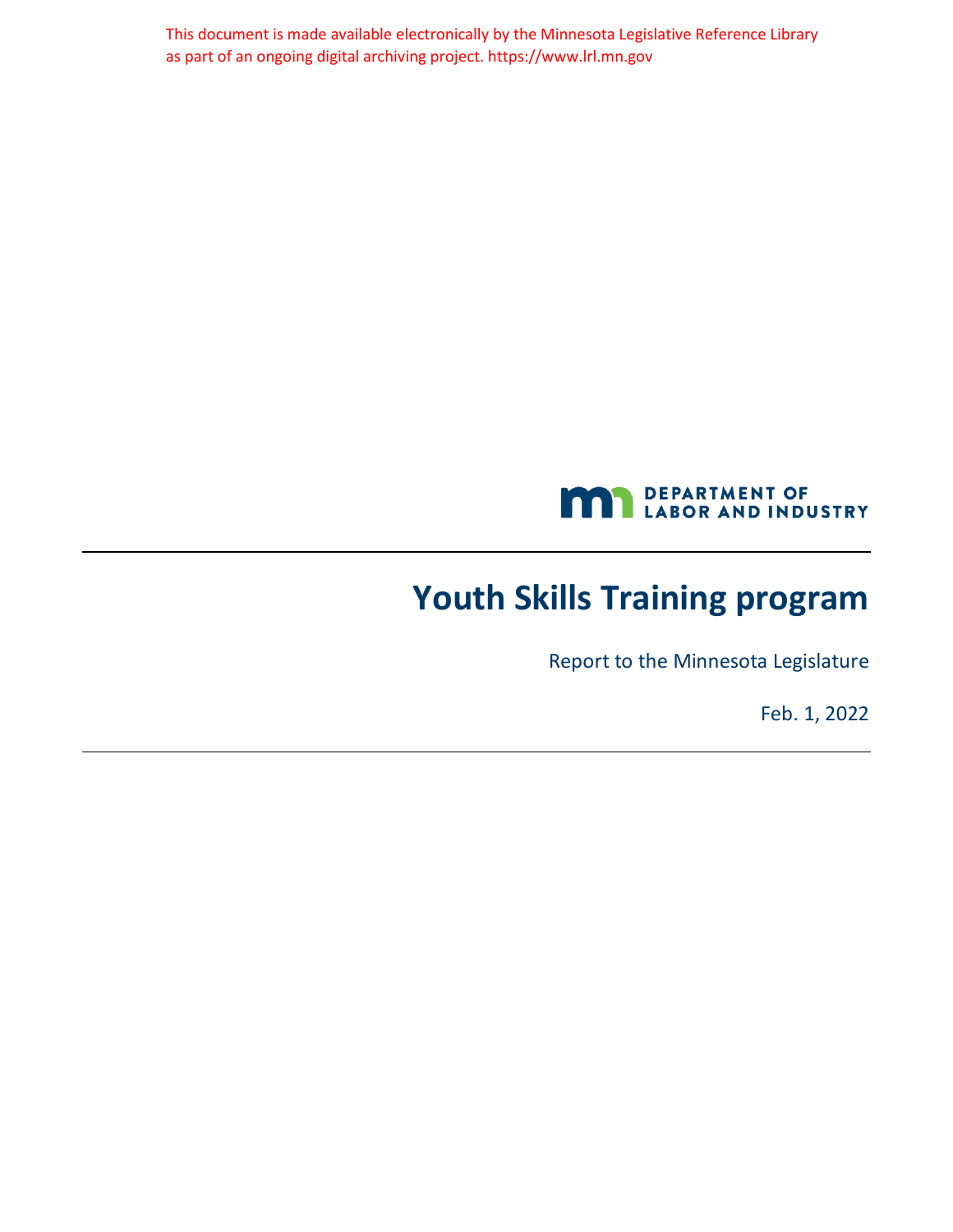Minnesota Department of Labor and Industry Youth Skills Training program 443 Lafayette Road N. St. Paul, Minnesota 55155 Phone: 651-284-5184 Email: Rich.Wessels@state.mn.us Web: www.dli.mn.gov

As requested by Minnesota Statutes 3.197: This report cost approximately \$1,263 to prepare, including staff time, printing and mailing expenses.

*Upon request, this material will be made available in an alternative format such as audio, Braille or large print. Printed on recycled paper.*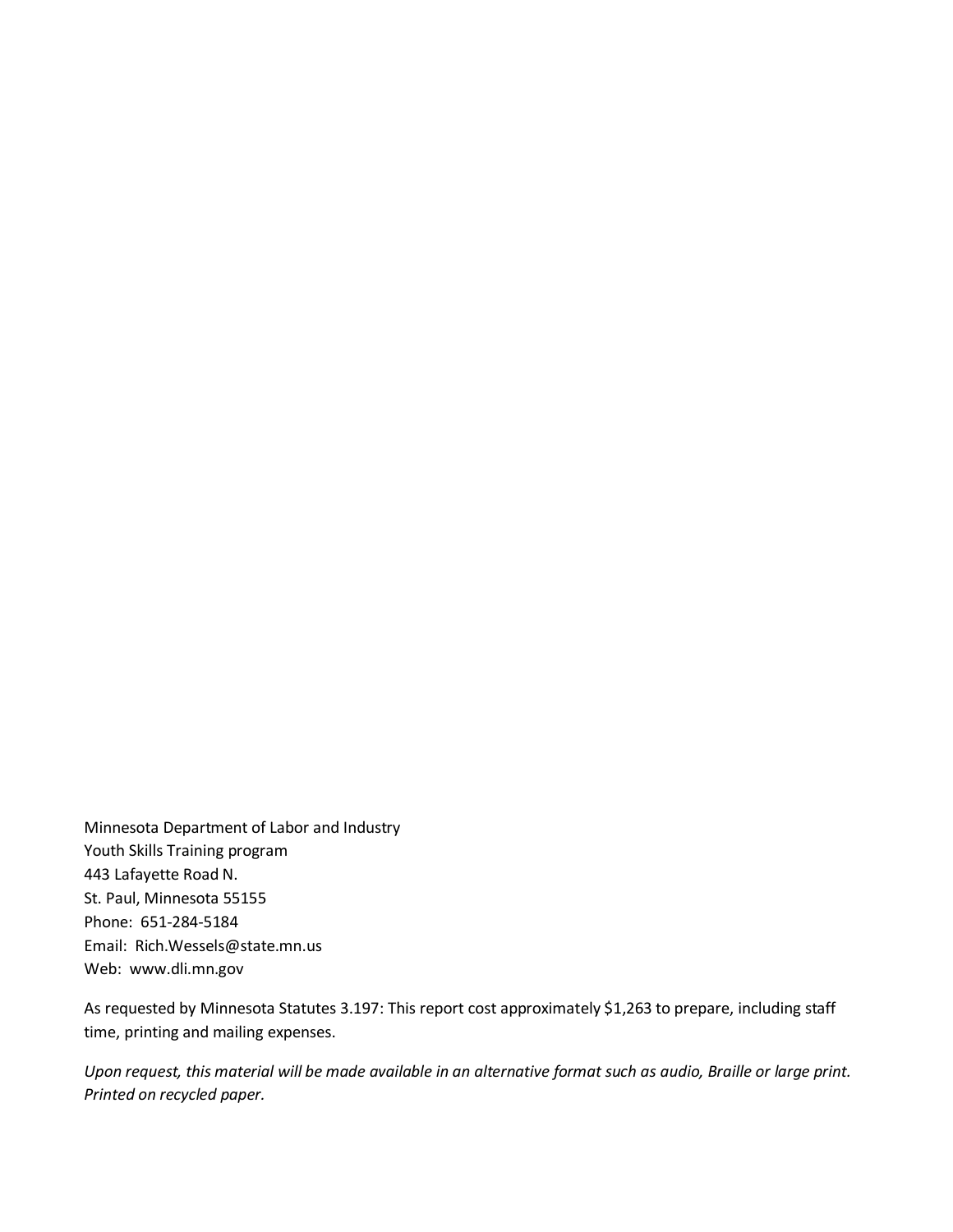### **Contents**

| Appendix two: Employer, educational and community partners listed by grant applicants in round four  26                 |  |
|-------------------------------------------------------------------------------------------------------------------------|--|
| Map of all school districts participating in YST grant-funded programs. (Partnering school districts are highlighted in |  |
|                                                                                                                         |  |
| Appendix four: Comprehensive timeline of Youth Skills Training program launch and implementation 32                     |  |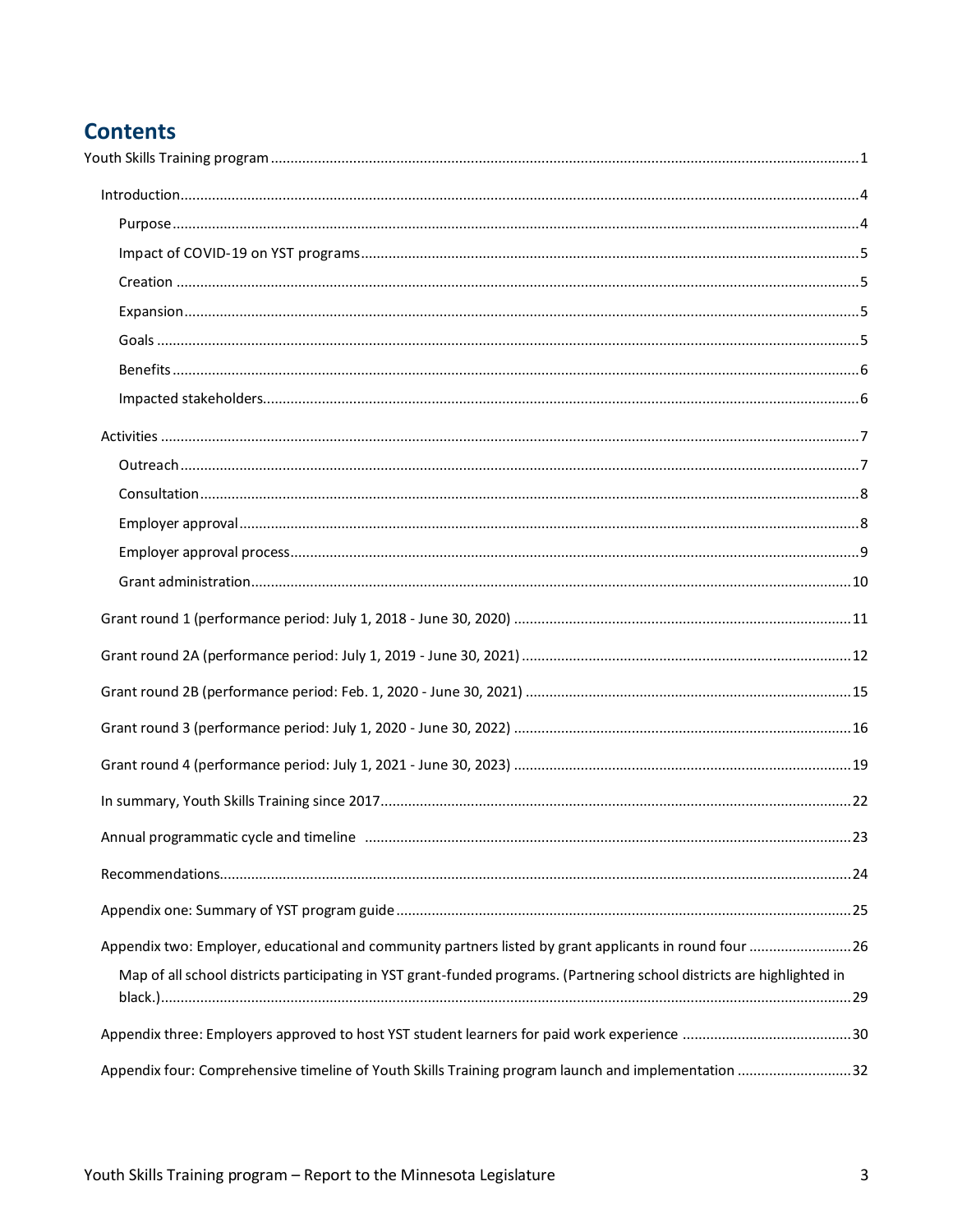### <span id="page-3-0"></span>**Introduction**

This legislative report is submitted by the Minnesota Department of Labor and Industry (DLI) about the activity and outcomes of its Youth Skills Training (YST) program. Specifically, Minnesota Statutes 175.46, subd. 15, requires DLI to annually provide information for the preceding fiscal year by Feb. 1, 2022. The report must include updates about the program, the number of student learners who have participated in YST programs and recommendations for changes to the program.

#### <span id="page-3-1"></span>**Purpose**

The purpose of the YST program is to support the development of partnerships that will provide industry-related classroom instruction and paid work experience to high school students age 16 years and older in high-growth, high-demand, living wage occupations. As provided by the Legislature in May 2017 (Minnesota Statutes 175.46), local partnerships must include schools and employers working together to develop and implement YST programs throughout the state. Locally developed partnerships create programs to provide safe, healthy and meaningful paid work experience to student learners. YST programs provide industry exposure opportunities, industry-related classroom instruction, safety training, industry-recognized credentials and paid work experience in key industries including advanced manufacturing, agriculture, automotive, health care and information technology.

Since the YST program started in 2017, employers throughout Minnesota have reported an increasing number of unfilled positions in high-paying jobs that require a certification or two-year degree and describe significant challenges to find qualified and trainable employees to fill these skilled positions. According to the 2021 State of Manufacturing survey results recently reported by Enterprise Minnesota, 50% of the manufacturing employers surveyed indicated that the biggest challenge negatively impacting future growth for their company is "attracting and retaining a qualified workforce." Sixty-two percent of manufacturers reported that their company currently has open positions that they are trying to fill. Of the 400 manufacturing executives surveyed, 87% also reported that it is difficult to attract qualified candidates for these positions.<sup>1</sup> The YST program supports 25 partnerships throughout the state that provide training and certifications to student learners in the manufacturing industry.

Health care continues to dominate the occupations in demand in Minnesota, with registered nurses (RN) being the highest in-demand job in the state. The 10-year projected growth for RNs is at 12.4%, or 49,007 job openings over the next 10 years.<sup>2</sup> Following closely behind is home health/personal care aides at No. two and nursing assistants at No. six. The YST program currently supports 12 partnerships throughout the state that provide training and certifications to student learners in the health care industry.

<sup>&</sup>lt;sup>1</sup> The State of Manufacturing 2021: The COVID Effects[; https://www.enterpriseminnesota.org/articles/winter-2021/the-state-of-manufacturing-2021-the](https://www.enterpriseminnesota.org/articles/winter-2021/the-state-of-manufacturing-2021-the-covid-effects/)[covid-effects/](https://www.enterpriseminnesota.org/articles/winter-2021/the-state-of-manufacturing-2021-the-covid-effects/)

<sup>&</sup>lt;sup>2</sup> DEED Labor Market Information Occupations in Demand tool[; https://apps.deed.state.mn.us/lmi/oid/Results\\_9Columns.aspx](https://apps.deed.state.mn.us/lmi/oid/Results_9Columns.aspx)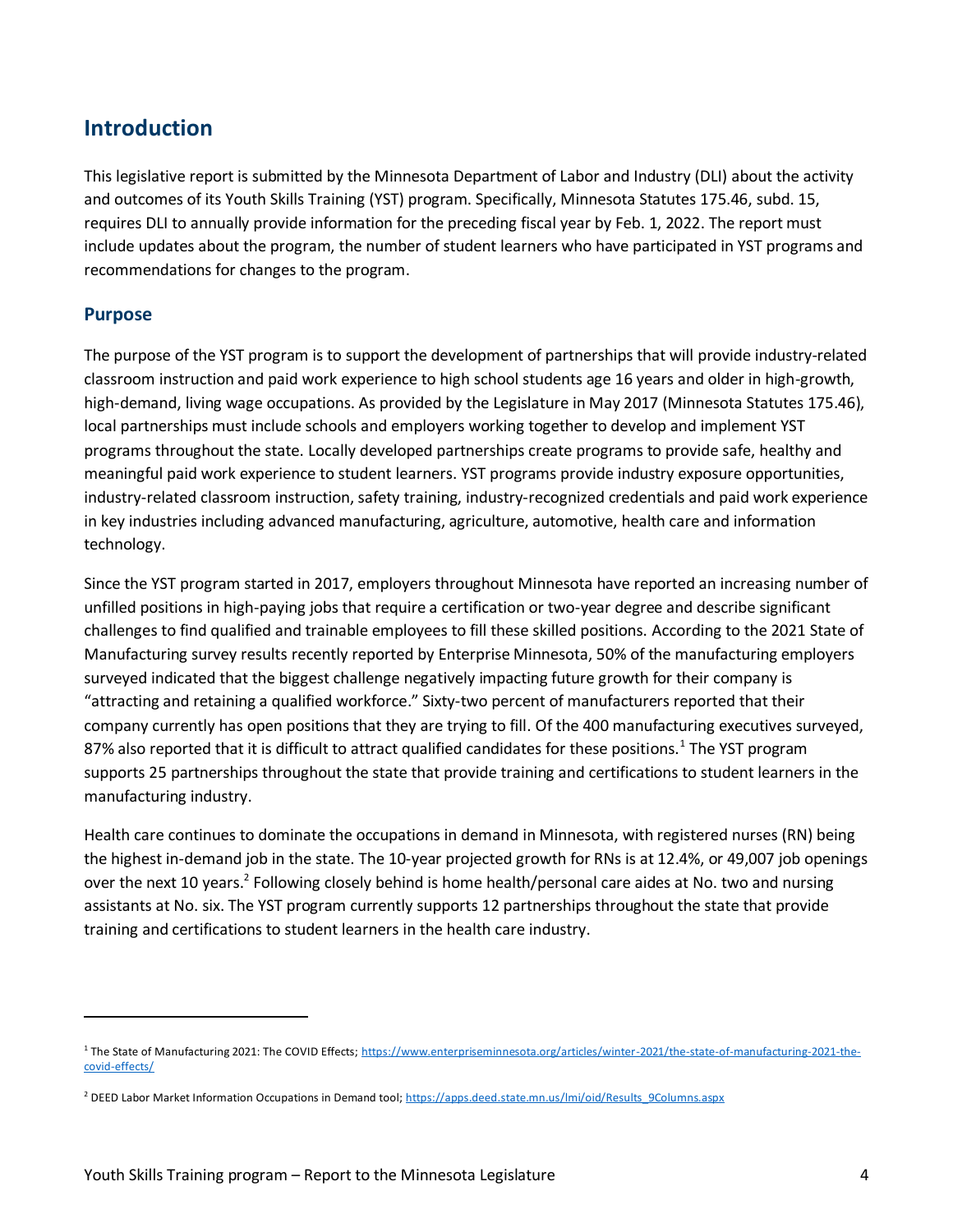Workforce development programs like the YST program will help lead Minnesota out of the pandemic and help provide qualified employees to industries with the greatest need. The YST program is one way to address current and future workforce challenges within the key industries it serves. YST programs provide technical skills, safety instruction, opportunities to gain industry-recognized credentials and teach important employment skills to be successful in careers within these industries.

#### <span id="page-4-0"></span>**Impact of COVID-19 on YST programs**

The impact of the COVID-19 pandemic on YST programs throughout the state has been significant. Schools have been forced to toggle between distance learning and in-person classroom instruction which has significantly impacted hands-on learning, in-person industry exposure opportunities and paid work experiences for student learners. Despite these challenges, YST programs have been able to provide virtual opportunities to students when necessary, adapt how curriculum is delivered and continue to provide students with opportunities to obtain industry-recognized credentials. Despite the impact of COVID-19 on students, schools, employers and community partners throughout the state, all components and requirements of the YST program continue to be provided in some capacity and at a high level.

#### <span id="page-4-1"></span>**Creation**

The Legislature created the YST program in 2017, which included grant funding in the amount of \$1 million per biennium, to provide local partnerships throughout the state with resources to create and implement YST programs. These grants were initially awarded to a maximum of five partnerships and could not exceed \$100,000 to each local partnership. Additionally, a one-time appropriation of \$200,000 out of the Workforce Development Fund was provided for DLI to develop the program over fiscal years 2018 and 2019.

#### <span id="page-4-2"></span>**Expansion**

In 2019, the Legislature invested \$2.2 million per biennium from the Workforce Development Fund to further support YST programs throughout the state. The increase in grant funding from \$500,000 to \$1 million each year allows the YST program to fund twice as many partnerships annually, and in effect, double the number of schools, employers and students participating in this program. The increase in grant funding provides additional partnerships with the necessary resources to create and implement employment-based training programs for students ages 16 and older.

*"In a community where, like everywhere, we are in need of skilled workers, the Youth Skills Training Program provides a bridge between qualified workers and employers that we hope will stand for years to come."*  – Brian Stefanich, Bemidji Career Academies Director

#### <span id="page-4-3"></span>**Goals**

The goal of the YST program is to offer industry exposure opportunities and training to students in high-growth, high-demand, living-wage careers in several key industries in Minnesota. The strategy to reach this goal is to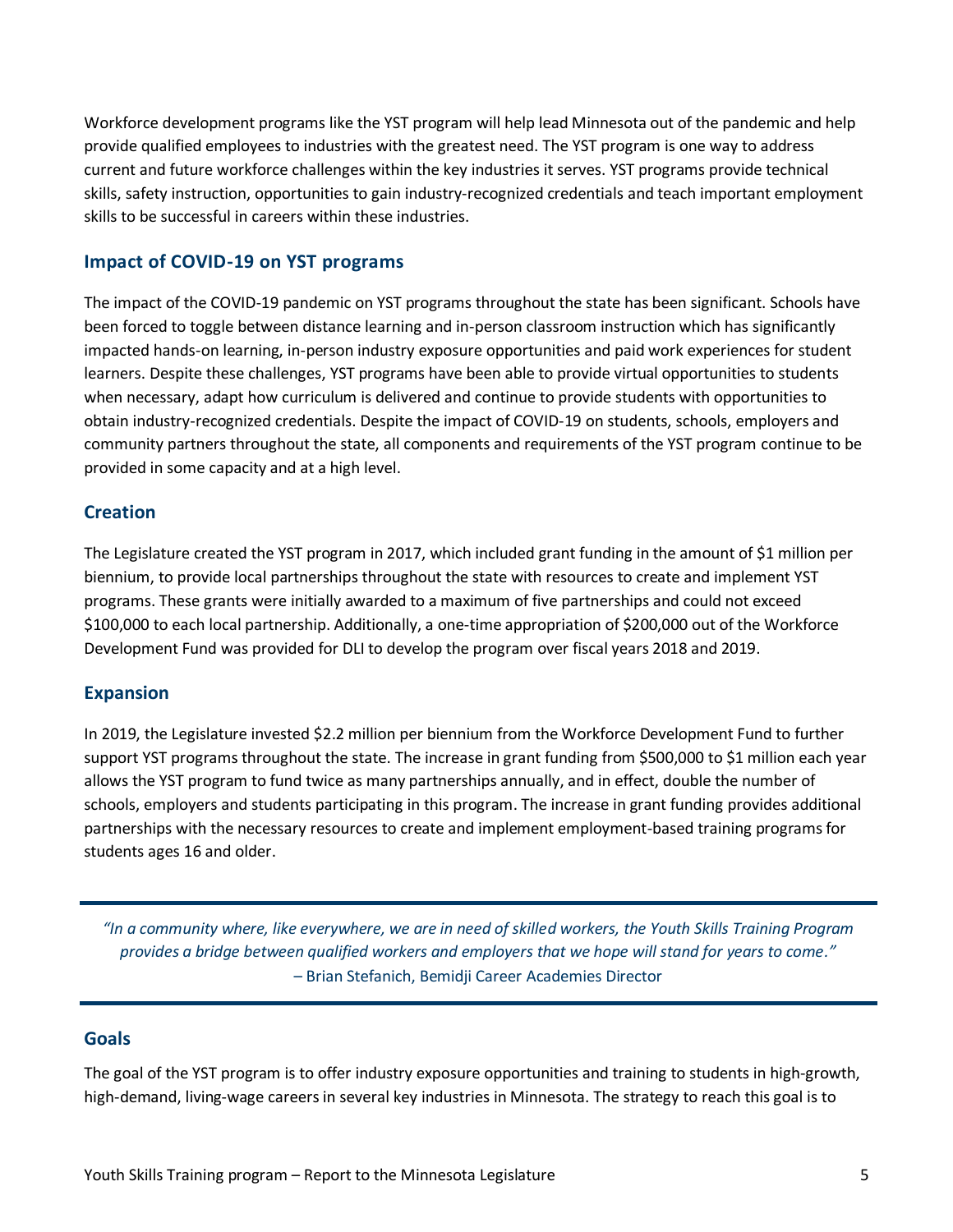support the development of local partnership between high schools, employers and community stakeholders throughout the state. Local partnerships provide students with industry exposure, safe and meaningful paid work experience and pathways to careers within these industries. The goal of the funding is to create, implement and grow new programs or expand existing programs throughout the state.

#### <span id="page-5-0"></span>**Benefits**

**Students** benefit from meaningful career exposure, educational training, safety training and paid work experience in careers they are interested in pursuing. Through YST programs, students will discover a variety of pathways to high-growth, high-demand, living-wage occupations that exist within their communities and throughout the state.

**Employers** benefit by connecting with educators, providing input about curriculum, teaching students the skills needed to be successful in the industry and gaining access to a new generation of employees with basic education, training and interest in pursuing a career within targeted industries. Employers also benefit from building relationships with student learners, schools and their communities. Their contributions provide individualized training and basic industry knowledge to student learners; once these students graduate from high school, they can help address the shortage of qualified employees.

**Schools** benefit by being a connector between students and meaningful work experience within their community. Additionally, schools benefit as students receive career exposure activities with employers that the schools may otherwise be unable to provide.

*"I am beyond impressed with the opportunities provided to students and the community through the Bemidji Career Academies Youth Skills Training program. My daughter was able to receive a nursing certificate, gain employment at a long-term care facility and find out if nursing might be the right career path for her BEFORE graduating from high school."*

-Parent of YST student learner

#### <span id="page-5-1"></span>**Impacted stakeholders**

YST programs serve employers, school districts, students, families, communities, post-secondary institutions, employer associations and non-profit groups by working with communities throughout the state to provide student learners age 16 and older with paid work experience that may otherwise be unavailable. Employers are paired with student learners who demonstrate an interest in their industry. Prior to participating in paid work experiences, student learners develop basic work skills and technical skills for the industry in a classroom environment, which they then apply and further develop in a work setting.

DLI promotes public-service-centered work, teamwork, collaboration and building an inclusive environment with equitable systems – all priorities consistent with the YST program. The YST program serves students, employers, schools and communities throughout Minnesota. All students attending a YST partner school are eligible to participate in the program. This may include public, private, home and charter schools. YST programs do not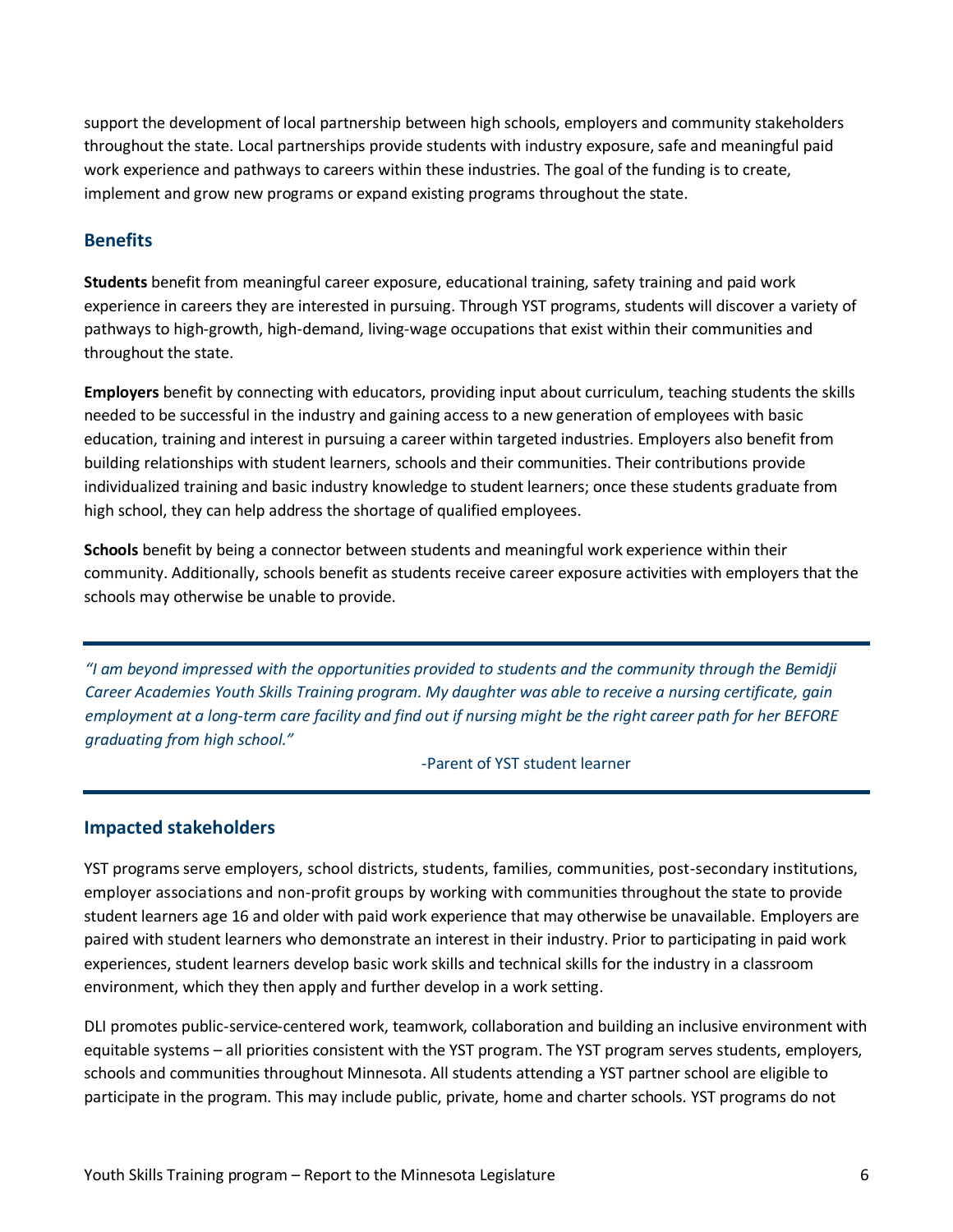discriminate based on race, ethnicity or any other characteristic. It is an expectation that student demographics of the programs are consistent with the student demographics of the schools developing and implementing YST programs. Grant applicants are scored based on their ability to serve diverse populations and populations experiencing inequities and/or disparities including racial and ethnic communities. Diverse populations include people of color, Indigenous people, people identifying as LGBTQI, people of varying disability status and populations represented by different geographic locations across Minnesota, including greater Minnesota.

### <span id="page-6-0"></span>**Activities**

Initial funding for the YST program created one full-time equivalent (FTE) program manager position to develop and promote the new program. The program manager started in September 2017 and provides outreach, supports partnership development, provides technical assistance, facilitates the approval of YST employers and provides grant management for the agency. In 2019, the Legislature provided permanent funding for one FTE program manager position. Program success is based on this consultative approach to support the development and implementation of YST programs throughout the state. The four main components to the YST program are: outreach, consultation, program approval and grant administration. For additional information about the YST program visi[t www.dli.mn.gov/yst.](http://www.dli.mn.gov/yst)

#### <span id="page-6-1"></span>**Outreach**

Efforts focus on outreach throughout Minnesota to promote and educate partners about the YST program. The methods of outreach have included convening interested parties, providing webinars and presenting at conferences and to small groups within communities throughout the state. The program manager has provided statewide and multi-modal YST outreach and information. Due to COVID-19, the number of in-person events has been reduced significantly. However, outreach has continued through virtual meetings, conference calls and online presentations at a level similar to before the onset of the pandemic. Furthermore, the virtual setting has enabled the YST program to more efficiently approve employers to host YST student learners for paid work experiences.

#### **Table 1. YST outreach summary**

| 2019                                            | 2020                                 | 2021                         |
|-------------------------------------------------|--------------------------------------|------------------------------|
| 93 in-person meetings                           | 85 in-person and virtual<br>meetings | 101 virtual meetings         |
| 64 employer walk-through visits                 | 27 employer approval meetings        | 89 virtual employer meetings |
| 16 large-group presentations                    | 18 large-group presentations         | 31 virtual presentations     |
| 113 scheduled phone<br>conferences <sup>3</sup> | 123 scheduled phone<br>conferences   | 75 phone conferences         |

<sup>&</sup>lt;sup>3</sup> Please note that the YST program manager and specialist both host impromptu meetings with stakeholders on almost a daily basis, so this metric is conservative.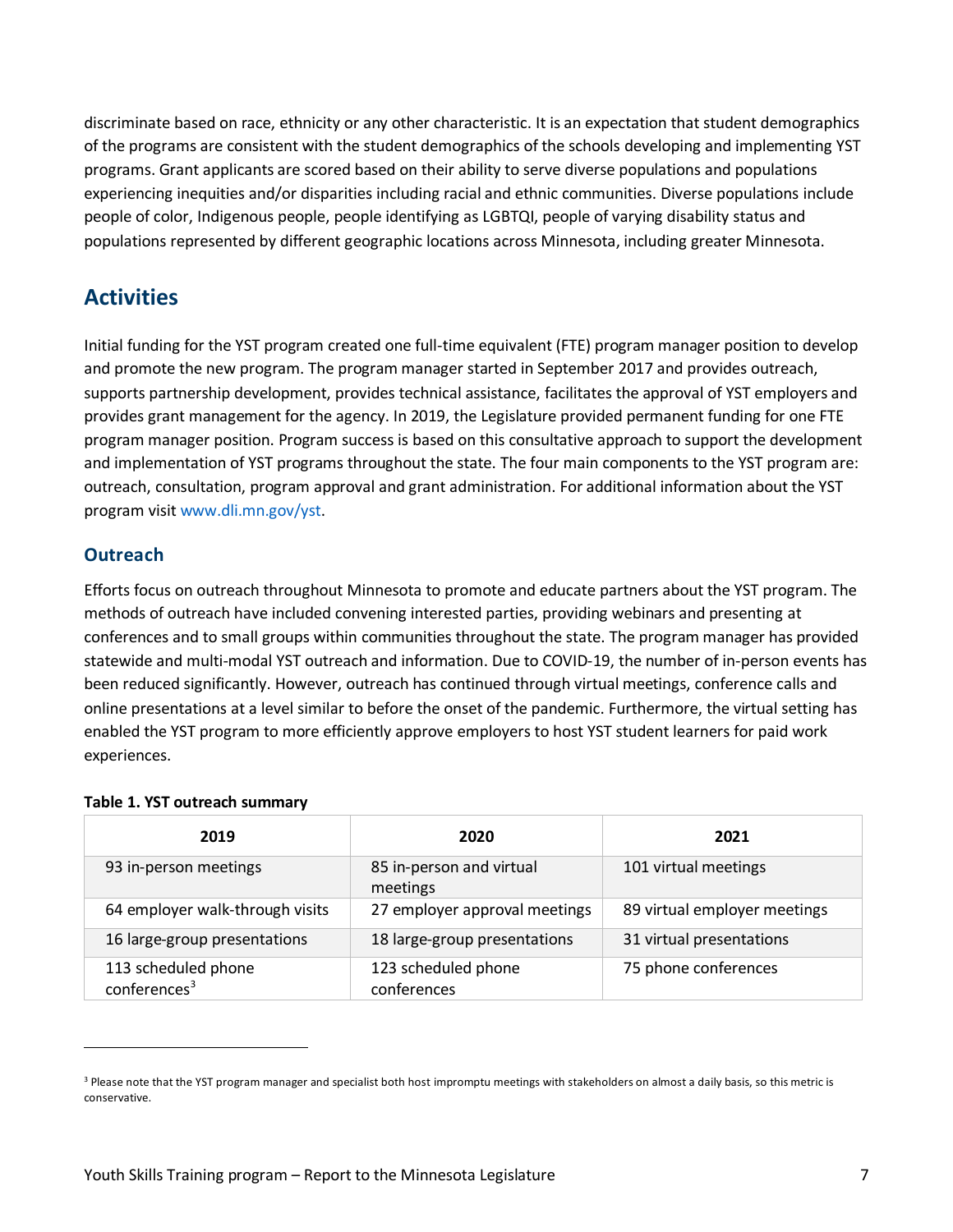#### <span id="page-7-0"></span>**Consultation**

The program manager continues to consult with partnerships throughout the state to provide program information, technical support, resources and training to create and implement YST programs. Successful programs have been highlighted and recognized to serve as examples for the whole state. Quarterly reporting, progress monitoring and grant management continues to be reviewed and revised to provide efficient and accurate information about YST outcomes.

The program manager provides prompt consultation to current and potential partners as they explore and develop YST programs. The program manager also meets with employers, schools and community stakeholders to provide information and answer questions. Whenever a challenging situation arises, the program manager helps brainstorm solutions and provides guidance about ways to effectively offer safe, healthy and meaningful work experience to student learners. Additionally, the program manager has designed a guide for establishing and developing a YST program. This guide was updated in the spring of 2021 to reflect current information, process changes and the new employer approval process.<sup>4</sup>

#### <span id="page-7-1"></span>**Employer approval**

The YST employer approval process and documentation was developed and tested with six local partnerships prior to implementation. YST-approved occupations and industries include advanced manufacturing, agriculture, automotive, health care and information technology. These industries align with DLI's Minnesota Dual-Training Pipeline and Registered Apprenticeship to allow students the opportunity to transition into dual-training programs and meaningful careers after they graduate from high school.

YST occupations and industries are required to be part of a career pathway and conducive to dual training and hands-on learning. The occupations and industries were selected based on the following criteria:

- 1. Current demand indicator Department of Employment and Economic Development (DEED) Labor Market Information (LMI) Occupations in Demand (OID) Tool: top 40% rank; equivalent to four- and fivestar current demand-occupations, statewide. [https://apps.deed.state.mn.us/lmi/oid/Results\\_9Columns.aspx](https://apps.deed.state.mn.us/lmi/oid/Results_9Columns.aspx)
- 2. Projected growth rate DEED long-term high-growth, high-demand: Minimum of 500 projected openings or a minimum projected growth of 7%. [https://mn.gov/deed/data/data-tools/employment](https://mn.gov/deed/data/data-tools/employment-outlook/)[outlook/](https://mn.gov/deed/data/data-tools/employment-outlook/)
- 3. Median wage/cost of living Equal to or higher than DEED-calculated Cost of Living for Regional Labor Markets for the state of Minnesota – \$15.85 an hour. <https://mn.gov/deed/data/data-tools/col/>
- 4. Appropriateness The occupation is not prohibited for minors under the age of 18.
- 5. Credentialing The occupation offers training that results in an industry-recognized credential.

<sup>4</sup> <https://dli.mn.gov/sites/default/files/pdf/yst-guide.pdf>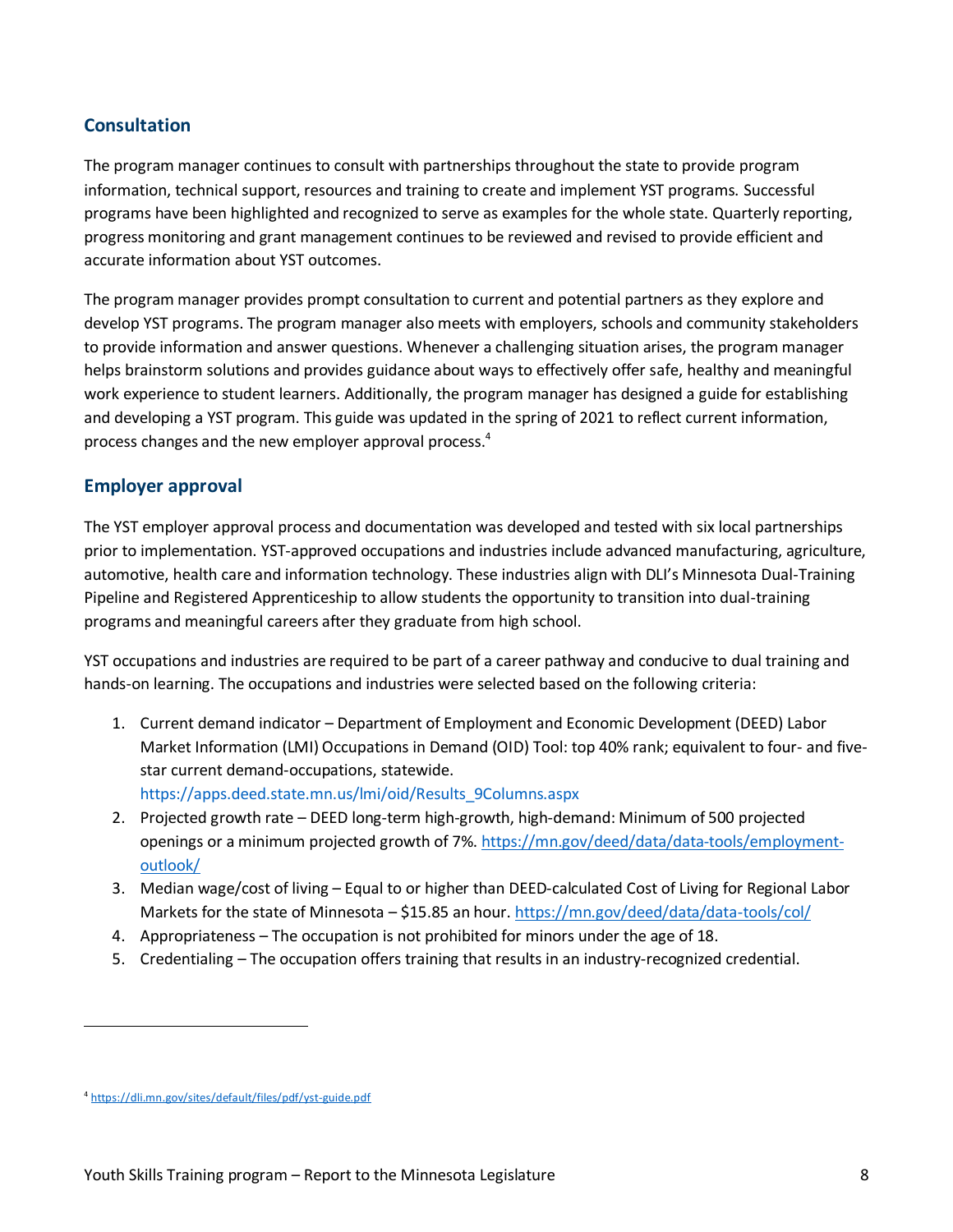#### <span id="page-8-0"></span>**Employer approval process**

The goal of YST is to provide 16- and 17-year-old student learners with safe, healthy and meaningful paid work experience in high-growth, high-demand and living-wage industries. YST programs are required to provide students with opportunities to learn about the industry, take industry-related classes, receive safety training and earn industry-recognized credentials such as OSHA 10 certification and Certified Nursing Assistant certification. Safety training is also required at the employer site, proper personal protective equipment is required, and student learners are supervised and mentored by qualified employees during all working hours. By meeting these requirements and receiving approval from DLI, these student learners can work in industries otherwise prohibited by child labor laws.

In the spring of 2019, DLI revised the YST employer approval process for businesses interested in providing student learners with paid work experience through this program. The modified process included scheduling a walk-through of the facility to view the machines and equipment that will be used in the student-learner experience as part of the YST program, to ensure safety and better understand the needs of industry partners. Prior to this revision, machines and equipment were evaluated on paper alone which presented challenges to determine potential dangers for student learners operating these machines, ensure safety features and review potential environmental hazards, as well as have a meaningful consultation with employers.

The modified approval process proved more effective and reduced the paperwork required of employers. Additionally, the new process further clarifies the steps to keep student learners safe on the job. All stakeholders have the common goal of providing safe, healthy and meaningful paid work experience to student learners. These employer visits strengthened the quality of the program for the student learners who participate.

In March of 2020, due to the COVID-19 pandemic and associated health and safety concerns, schools and employers decided to pause YST paid work experiences for student learners. In May of 2020, a school district, parents, students and a few of their employer partners were interested in resuming paid work experiences that were halted due to the pandemic. The YST program worked with all parties to determine a reasonable way to continue to provide safe, healthy and meaningful paid work experiences for these students. The student training agreement was revised to include COVID-19 health and safety measures and employers were required to submit their COVID-19 Preparedness Plans and outline training provided to student learners about COVID-19 in the work environment. Parents, students, school staff and employers were required to sign the training plan and agree to comply with current and future executive orders regarding COVID-19 in the workplace.

In the summer of 2020, additional employer partners were interested in becoming approved to host YST student learners for paid work experiences. DLI decided to conduct the YST employer approval process virtually to limit potential exposure to COVID-19. This virtual process still enabled DLI to view machines and equipment and ensure safety. It has proven successful and has eliminated person-to-person contact, improved the efficiency of the process, and almost eliminated travel for YST program staff and safety consultants. In 2021, the YST program virtually met with and approved 49 employers throughout the state. To date, 118 employers have been approved through DLI to provide YST student learners with safe, healthy and meaningful paid work experiences. The following steps are currently required for employers to become approved through the YST program. For more information and required forms visi[t www.dli.mn.gov/yst.](http://www.dli.mn.gov/yst)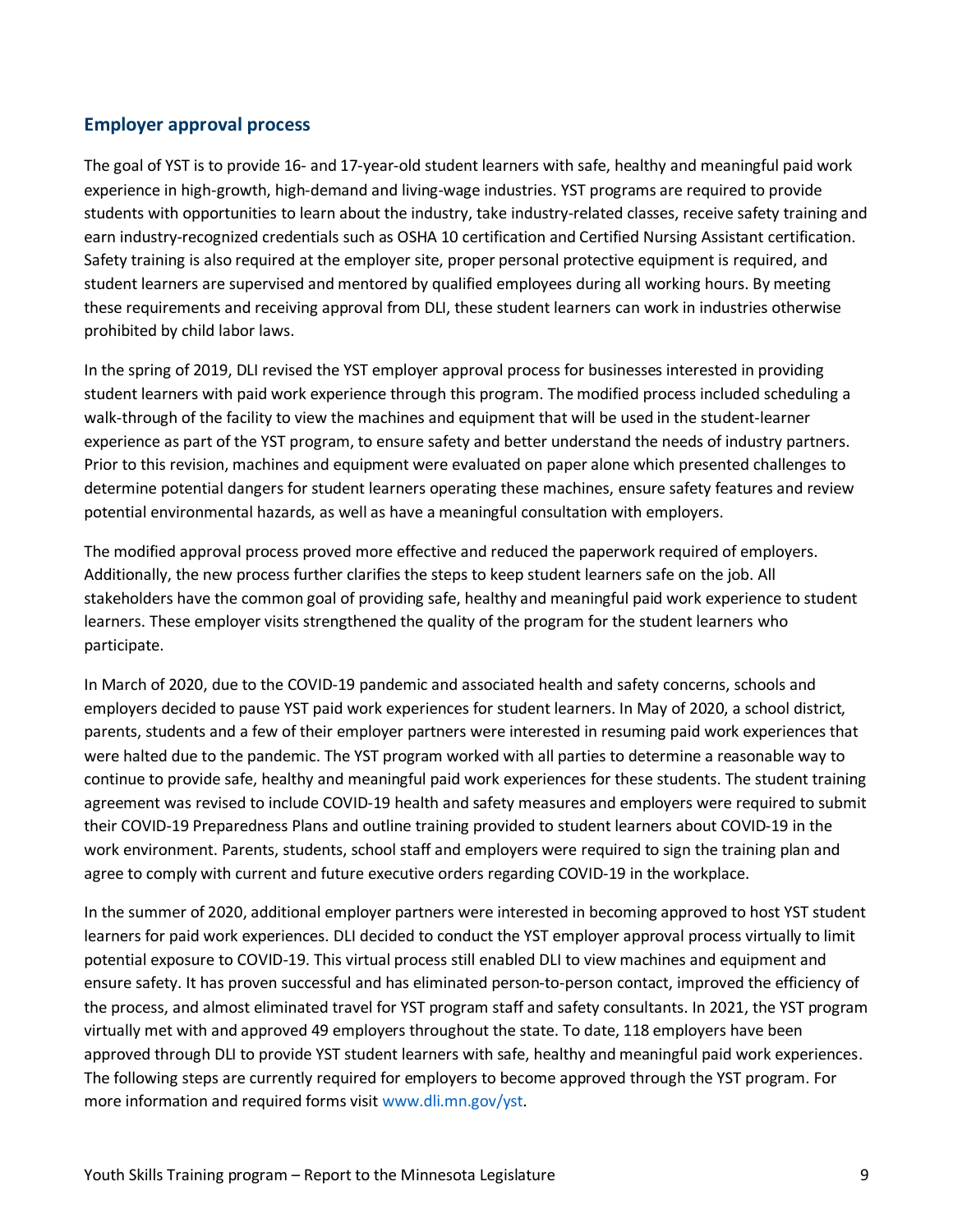|                                                                | <b>Youth Skills Training Program</b><br><b>Employer Approval Process</b>                                                                                                                                                                                                                                                                                          |
|----------------------------------------------------------------|-------------------------------------------------------------------------------------------------------------------------------------------------------------------------------------------------------------------------------------------------------------------------------------------------------------------------------------------------------------------|
| STEP $1$ :<br><b>Employer</b>                                  | Employer submits the following to YST program staff:<br>1. Copy of employer's most recent COVID-19 Preparedness Plan<br>2. Copy of employer workers' compensation declaration page<br>3. Completed Machine/Tool/Equipment Review<br>4. If the safety meeting will be conducted virtually, pictures or videos of the<br>machines/tools/equipment are also required |
| STEP 2:<br><b>School</b>                                       | <b>Class syllabus</b><br>School provides a class description or class syllabus for the industry related class(es) a<br>student takes prior to or in conjunction with paid work experience.                                                                                                                                                                        |
| STEP 3:<br><b>YST staff, safety</b><br>consultant,<br>employer | <b>YST safety meeting</b><br>In-person or virtual meeting to discuss the submitted documentation and to review all<br>machines/tools/equipment that employers would like 16-17-year-old student learners to<br>use as part of a paid YST work experience.                                                                                                         |
| STEP 4:<br><b>DLI and employer</b>                             | <b>YST statute review and approval</b><br>Form is completed by YST staff then reviewed and signed by the employer supervisor. This<br>form includes YST statute, approved machines/tools/ equipment and required PPE for<br>student learners.                                                                                                                     |
| STEP 6:<br>Employer,<br>student, parent,<br>and school         | <b>Training Agreement</b><br>All parties complete and sign this form. Form is submitted to YST program staff prior to<br>students starting a paid work experience. Copies are kept on file at the employer site and<br>at the school the student attends.                                                                                                         |

#### <span id="page-9-0"></span>**Grant administration**

YST grant recipients are selected through a competitive grant process. The grant review committee consists of representatives from education, industry, the Minnesota Department of Education (MDE) and DLI. YST grants provide local partnerships with funding to create, implement and expand YST programs throughout the state. Grants are used to recruit students, recruit employers, provide student transportation, market and advertise programs and pay for students to obtain industry-recognized credentials. Grant funding cannot be used to pay student wages. During fiscal year 2018, the YST program grant application, process, review, invoicing and quarterly reporting were launched and piloted. The YST program manager monitors and reviews grant applications and the reporting process for efficiency and to ensure accurate data collection on a quarterly basis.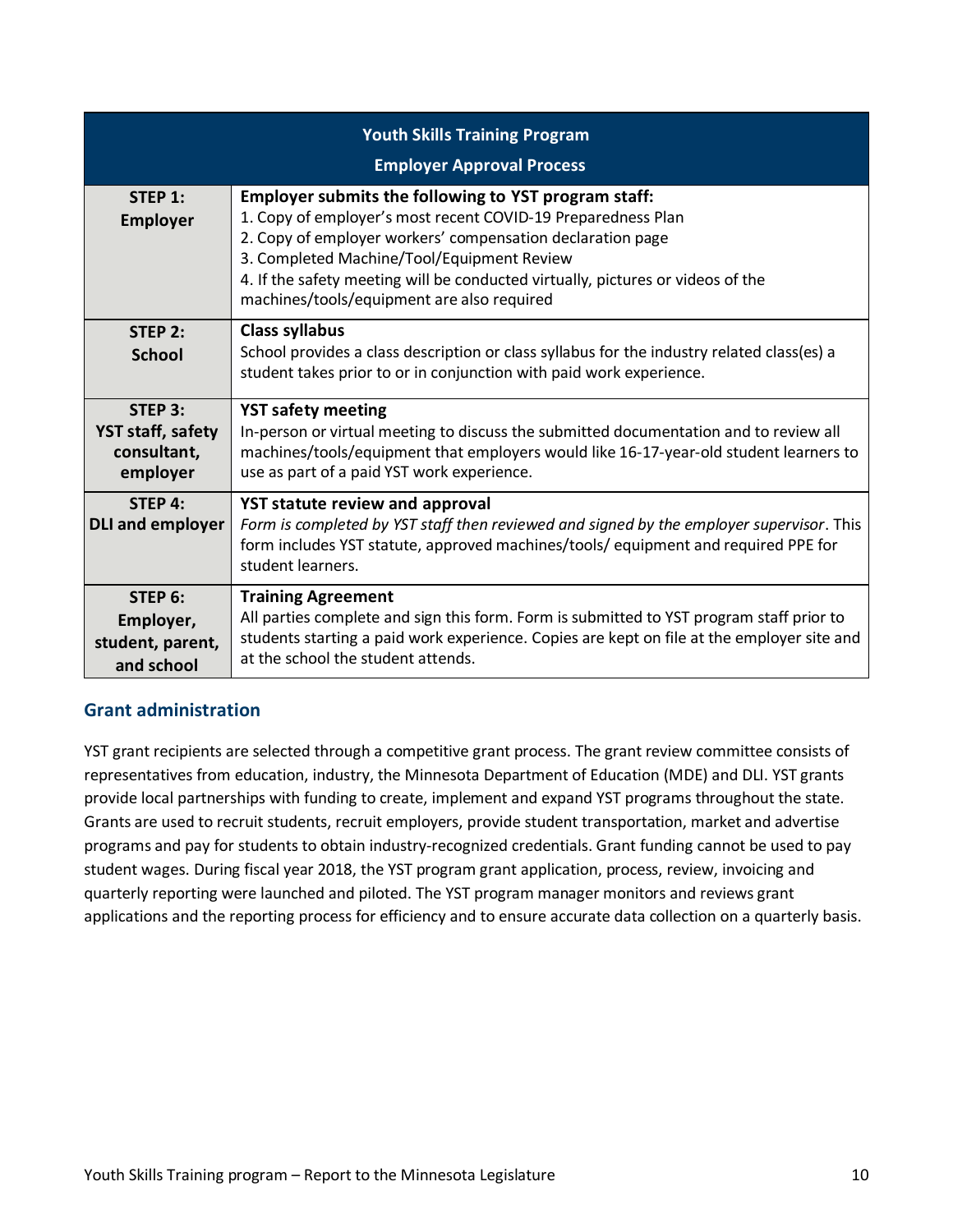## <span id="page-10-0"></span>**Grant round 1 (performance period: July 1, 2018 - June 30, 2020)**

The first round of YST grant funding drew proposals from 29 local partnerships. Twenty-five of those partnerships were approved to complete a formal grant application. These 25 local partnerships consisted of 64 school districts, 107 employers, seven post-secondary institutions and 13 community organizations (chambers of commerce, workforce groups, nonprofits, etc.) applying for a total of \$2,388,094 in grant funding. The grant review committee selected five local partnerships to receive the initial pilot program grant funding. These partnerships consisted of 13 school districts and 51 employers in the industries of advanced manufacturing, health care and information technology. The first round of grant funding awarded \$95,000 to each of the five partnerships listed below.

- Hutchinson Schools TigerPath Initiative
- Red Wing Ignite Learn & Earn (Goodhue County Collaborative)
- TwinWest Youth Skills Training program
- White Bear Lake Area Schools and Cerenity Senior Care
- Winona Chamber's REACH initiative

| YST Partnership details for Round 1 grant recipients<br>(Grant period: July 1, 2018 – June 30, 2020) |                                                                                                                                                   |                                                                                                                                                                                                                                                                                                                          |                                                                                                                                                                                                                                                                                                                                                                                                                                                                                                       |
|------------------------------------------------------------------------------------------------------|---------------------------------------------------------------------------------------------------------------------------------------------------|--------------------------------------------------------------------------------------------------------------------------------------------------------------------------------------------------------------------------------------------------------------------------------------------------------------------------|-------------------------------------------------------------------------------------------------------------------------------------------------------------------------------------------------------------------------------------------------------------------------------------------------------------------------------------------------------------------------------------------------------------------------------------------------------------------------------------------------------|
| Partnership name<br>(Industry)                                                                       | School district(s)                                                                                                                                | <b>Employer partners</b>                                                                                                                                                                                                                                                                                                 | What are the students doing?                                                                                                                                                                                                                                                                                                                                                                                                                                                                          |
| <b>Goodhue County</b><br>Collaborative<br>Manufacturing                                              | Cannon Falls,<br>Goodhue,<br>Goodhue County<br><b>Education District,</b><br>Kenyon<br>Wanamingo, Lake<br>City, Red Wing,<br>Zumbrota-<br>Mazeppa | Acrotech, Central<br>Research Laboratories,<br>Custom Iron, Gemini Sign<br>Products, Hearth and<br>Home, Knobelsdorff<br>Enterprises, 3M Fall<br>Protection, Neufeldt<br>Industrial Services,<br>Company, Red Wing Shoe<br>Company, Riedell Skates,<br><b>SCS Elevator Products,</b><br>Sturdiwheat, USG,<br>Valleycraft | Facilitated discussion about technical<br>$\bullet$<br>careers<br>Soft-skills training<br>$\bullet$<br>Industry tours of 10 local employers<br>$\bullet$<br>OSHA 10-hour certification<br>$\bullet$<br>Paid internships<br>$\bullet$<br>Each student completes two paid, 40-<br>$\bullet$<br>hour internships at two different<br>companies.<br>Students make presentations at their<br>$\bullet$<br>school, and in some cases to the school<br>board, about work-based site learning<br>experiences. |
| <b>TigerPath Initiative</b><br>Manufacturing                                                         | Hutchinson                                                                                                                                        | Luedtke Contracting,<br>Midwest Industrial Tool                                                                                                                                                                                                                                                                          | Pathway fair with 25 employers, hands-<br>$\bullet$<br>on activities and networking                                                                                                                                                                                                                                                                                                                                                                                                                   |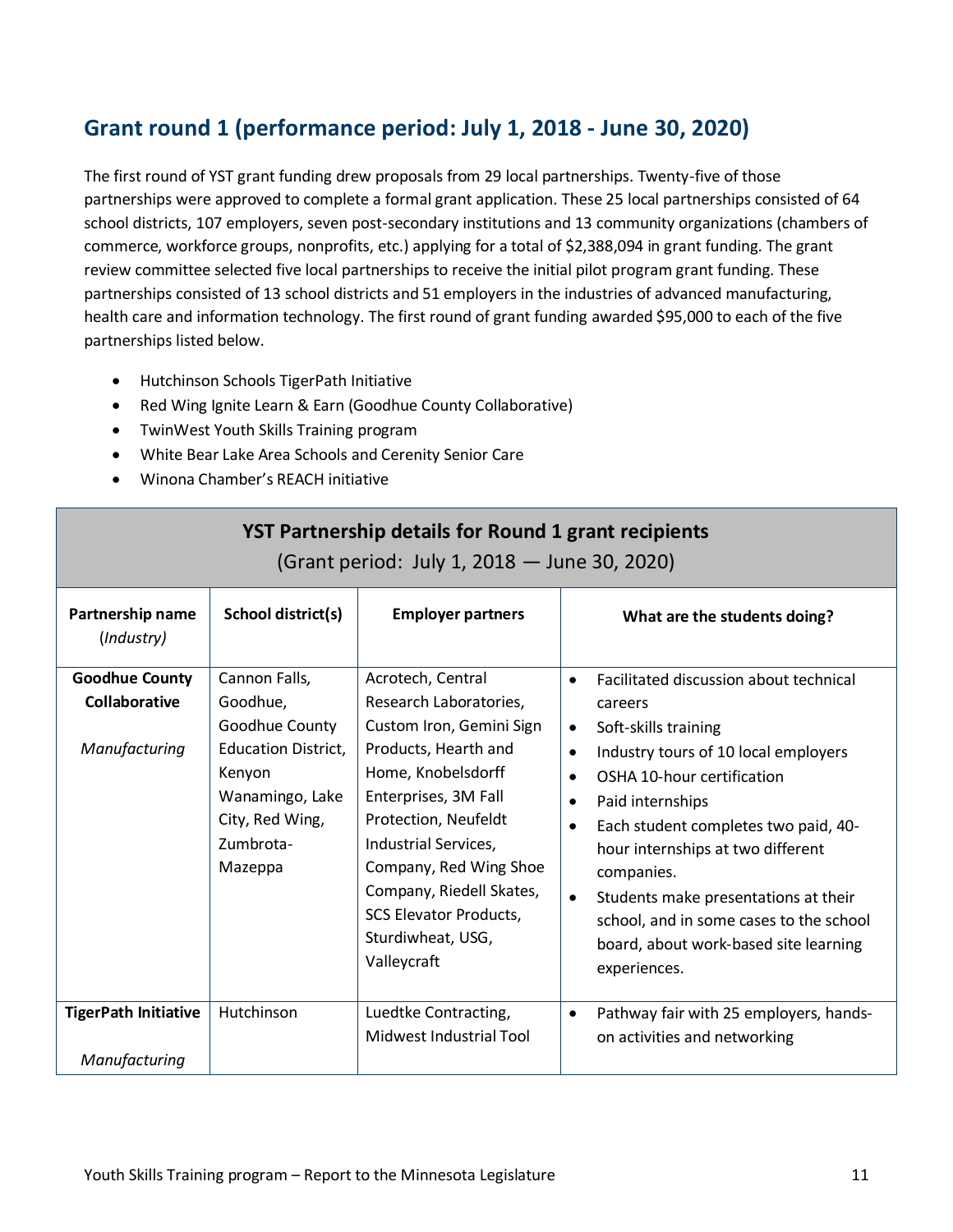|                         |                    | Grinding, Inc., Innovative   | Industry tours<br>$\bullet$                                   |
|-------------------------|--------------------|------------------------------|---------------------------------------------------------------|
|                         |                    | Foam                         | Industry panel presentations<br>$\bullet$                     |
|                         |                    |                              | Classroom instruction<br>$\bullet$                            |
|                         |                    |                              | OSHA 10-hour certification<br>$\bullet$                       |
|                         |                    |                              | Paid internships at local companies<br>$\bullet$              |
| <b>TwinWest Youth</b>   | Hopkins, St. Louis | Code Ninjas, Engage Star,    | Industry-relevant classroom instruction<br>$\bullet$          |
| <b>Skills Training</b>  | Park, Osseo        | City of St. Louis Park, City | Career exploration experiences<br>$\bullet$                   |
| Program                 |                    | of Maple Grove,              | Apply and interview for internships<br>$\bullet$              |
|                         |                    | Interscapes, Japs Olson,     | Industry-recognized credentials<br>$\bullet$                  |
| Manufacturing and       |                    | Marshall Manufacturing,      | Student evaluations of experience<br>$\bullet$                |
| Information             |                    | Met Council, EDCO            | Paid internships: manufacturing and IT<br>$\bullet$           |
| Technology              |                    | Manufacturing                | Weekly check-ins<br>$\bullet$                                 |
| <b>White Bear Lake</b>  | White Bear Lake    | <b>Cerenity Senior Care</b>  | Career exploration events and speakers<br>$\bullet$           |
| <b>Area Schools and</b> | Area Schools       |                              | CNA course at WBLAHA-South Campus<br>$\bullet$                |
| <b>Cerenity Senior</b>  |                    |                              | <b>Clinical training at Cerenity Senior Care</b><br>$\bullet$ |
| Care                    |                    |                              | MN State CNA Test at Century College<br>$\bullet$             |
|                         |                    |                              | Job site tours and job shadows<br>$\bullet$                   |
| <b>Health Care</b>      |                    |                              | Summer camps and scholarships<br>$\bullet$                    |
|                         |                    |                              | Paid internships<br>$\bullet$                                 |
|                         |                    |                              | Earn additional stackable credentials<br>$\bullet$            |
|                         |                    |                              | Tuition reimbursement<br>$\bullet$                            |
| Winona Chamber's        | Winona             | Fastenal, BCS Automotive,    | Attend industry events<br>$\bullet$                           |
| <b>REACH Initiative</b> |                    | Benchmark Electronics,       | Interview and apply for internships<br>$\bullet$              |
|                         |                    | Saint Anne of Winona,        | Soft-skills training<br>$\bullet$                             |
| Manufacturing and       |                    | Sugar Loaf Senior Care,      | Industry speakers<br>$\bullet$                                |
| <b>Health Care</b>      |                    | Sauer Health Care, Thern     | HIPPA and dementia-friendly training<br>$\bullet$             |
|                         |                    | Inc., Miller Ingenuity,      | OSHA and ISO training<br>$\bullet$                            |
|                         |                    | Winona ORC Industries,       | Tours of employers<br>$\bullet$                               |
|                         |                    | Behrens, CPI, Excel          | Paid internships                                              |
|                         |                    | Images, Formgraphics,        |                                                               |
|                         |                    | Goodson, Knitcraft,          |                                                               |
|                         |                    | Mississippi Welders,         |                                                               |
|                         |                    | Peerless Industrial Group,   |                                                               |
|                         |                    | RTP, Watlow, Wenonah         |                                                               |
|                         |                    | Canoe, Wincraft              |                                                               |

### <span id="page-11-0"></span>**Grant round 2A (performance period: July 1, 2019 - June 30, 2021)**

The second round of YST program grant recipients was announced Jan. 3, 2019. The timeline for the second round of YST program grant funding was moved from spring to fall to provide partnerships with more time to plan and organize prior to the start of the grant period in July 2019. The second round of grant applicants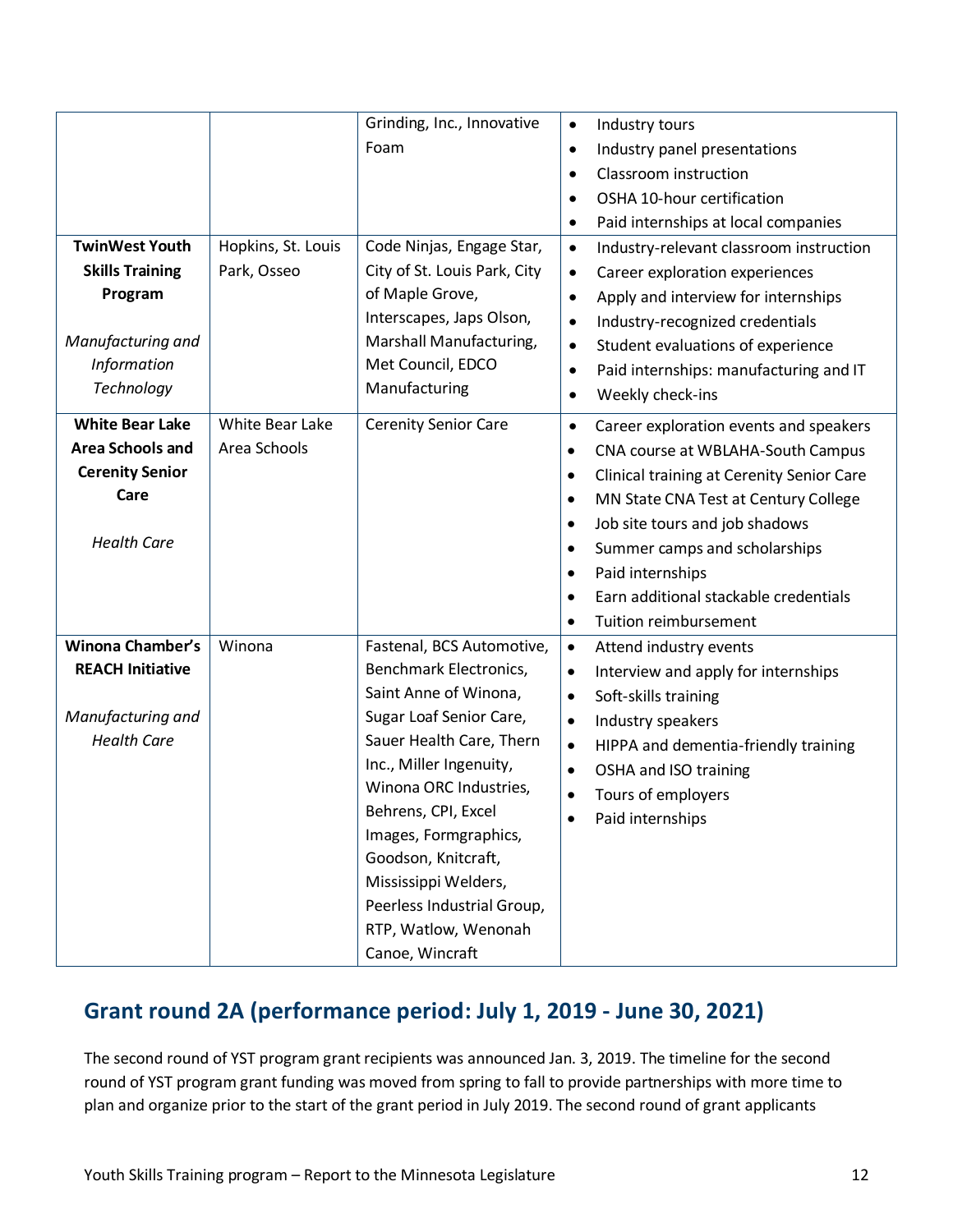consisted of 49 local partnerships submitting a letter of intent to apply. Of those 49 partnerships, 33 partnerships were approved to complete the formal grant application. These 33 partnerships requested a total of \$3,160,290 in funding, represented all five industries and consisted of 79 school districts, 160 employers, 21 post-secondary institutions and 40 community organizations (chambers of commerce, workforce groups, nonprofits, etc.). Five partnerships from these 33 were selected to receive \$100,000 each in grant funding to create and implement YST programs. The grant period for these partnerships wasJuly 1, 2019, through June 30, 2021. Second round of grant recipients included:

- ISD 728 serving Elk River, Otsego, Rogers and Zimmerman
- ISD 831 Forest Lake Area Schools
- ISD 287 Pathways to College
- Southwest Minnesota Private Industry Council
- Vadnais Heights Economic Development Corporation

|                                                             |                                              | (Grant period: July 1, 2019 - June 30, 2021)                                                                                                                                                                                                                                  | YST Partnership details for Round 2A grant recipients, as of Jan. 15, 2021                                                                                                                                                                                                                                                                                                                       |
|-------------------------------------------------------------|----------------------------------------------|-------------------------------------------------------------------------------------------------------------------------------------------------------------------------------------------------------------------------------------------------------------------------------|--------------------------------------------------------------------------------------------------------------------------------------------------------------------------------------------------------------------------------------------------------------------------------------------------------------------------------------------------------------------------------------------------|
| Partnership title<br>(Industry)                             | School district(s)                           | <b>Employer partners</b>                                                                                                                                                                                                                                                      | What are the students doing?                                                                                                                                                                                                                                                                                                                                                                     |
| <b>Students in</b><br><b>Manufacturing</b><br>Manufacturing | ISD 728Elk River-Otsego-<br>Rogers-Zimmerman | Alliance Machine, Inc.,<br><b>CDI Crystal Distribution</b><br>Inc., TESCOM Emerson,<br>Metal Craft, Eastey,<br>M&M Precision,<br><b>Command Tooling</b><br>Systems, Die Concepts,<br>Marksman Metal,<br>MoCorp, Ramar                                                         | Career fairs<br>$\bullet$<br>Industry tours<br>$\bullet$<br>Job shadow<br>$\bullet$<br>Classroom speakers<br>OSHA 10-hour certification<br>$\bullet$<br>Engineering and welding classes<br>Apply and interview for internships<br>Paid internships: 10-15 hours per week<br>$\bullet$<br>Weekly internship class (safety, child<br>$\bullet$<br>labor laws, and 21 <sup>st</sup> Century skills) |
| <b>Project Launch</b><br>Manufacturing<br>and Agriculture   | Forest Lake Area Schools                     | Team Vantage, Twin<br>Lakes Landscapes,<br>Rosenbauer, Wilson<br>Tool, Madsen Fixture<br>and Millwork, Frontier<br>Ag and Turf, Design<br>Ready Controls,<br><b>Advanced Molding</b><br>Technologies, Carley<br>Foundry, Regal<br>Machine, South Shore<br>Veterinary Hospital | Career Launch courses (2)<br>$\bullet$<br>Explore: professional skills and OSHA<br>$\bullet$<br>10 credential<br>Experience: nine-week work-based<br>learning placement<br>Ag day and national FFA conventions<br>$\bullet$<br>Northern Green Expo<br>Industry-related courses (43)<br>Employability and hot jobs w/DEED for<br>$\bullet$<br>parents and students                                |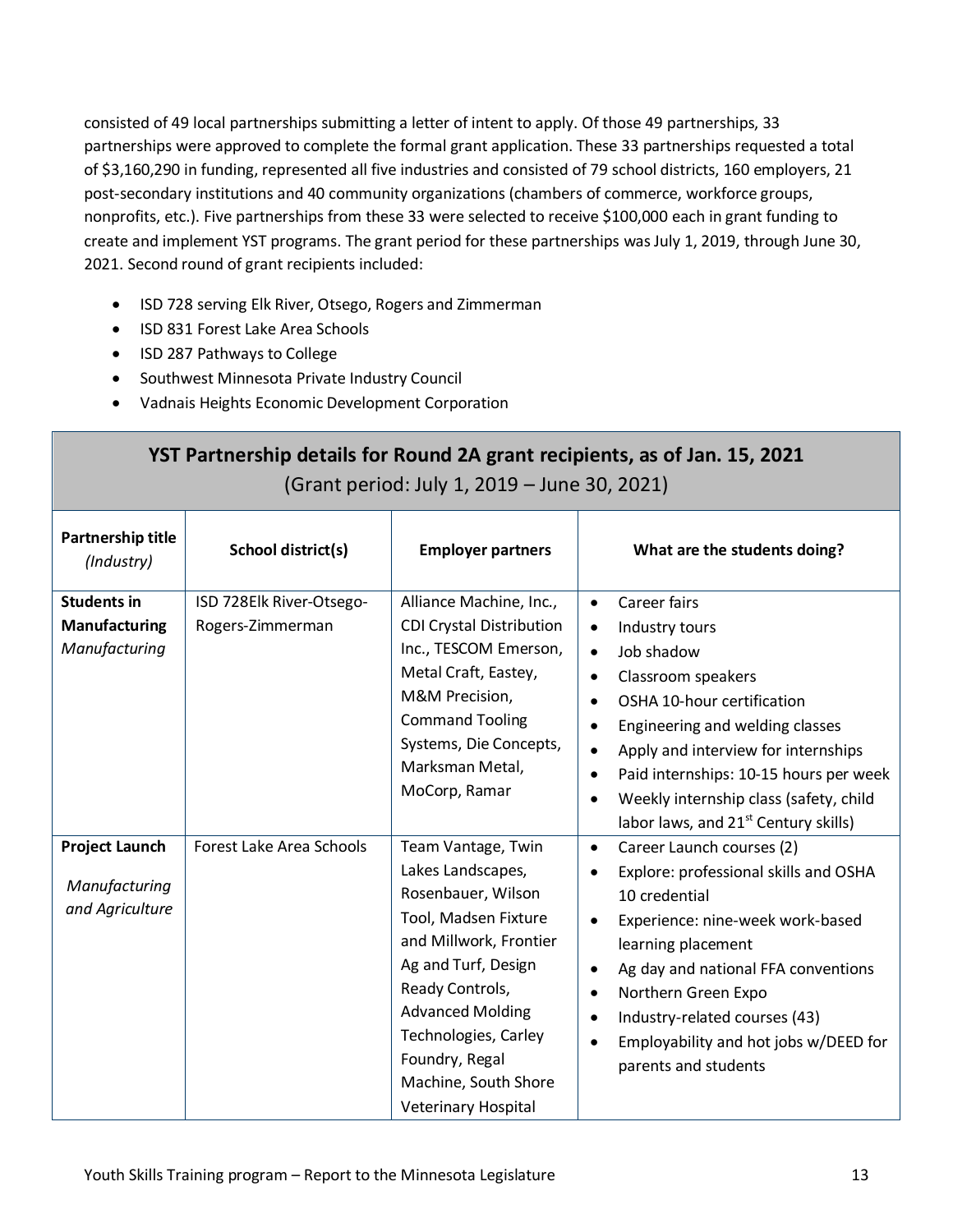|                                    |                                               |                                              | Career Exploration Day - 80 career<br>$\bullet$<br>speakers for 2,000 students<br>Every high school student received a<br>$\bullet$<br>Career Pathway Guide<br>On-site facility tours (7)<br>$\bullet$<br>Job shadowing<br>$\bullet$<br>Mentorship<br>$\bullet$<br>WBL experiences averaging 180<br>$\bullet$<br>hours/students |
|------------------------------------|-----------------------------------------------|----------------------------------------------|---------------------------------------------------------------------------------------------------------------------------------------------------------------------------------------------------------------------------------------------------------------------------------------------------------------------------------|
| Pathways to                        | ISD # 287                                     | Castle Ridge Care                            | 75 hours instruction at Hennepin Tech<br>$\bullet$                                                                                                                                                                                                                                                                              |
| <b>Nursing YST</b>                 |                                               | Center, The Waters,                          | 16 hours clinical supervision<br>$\bullet$                                                                                                                                                                                                                                                                                      |
| Program                            |                                               | <b>English Rose Suites</b>                   | High school and college credit<br>$\bullet$                                                                                                                                                                                                                                                                                     |
| <b>Health Care</b>                 |                                               |                                              | State exam and industry recognized<br>$\bullet$<br>credential                                                                                                                                                                                                                                                                   |
|                                    |                                               |                                              | Paid internships: 85 hour paid work<br>٠                                                                                                                                                                                                                                                                                        |
|                                    |                                               |                                              | experience                                                                                                                                                                                                                                                                                                                      |
|                                    |                                               |                                              | High school work experience credit<br>$\bullet$                                                                                                                                                                                                                                                                                 |
| <b>Northeast</b>                   | White Bear Lake Area                          | Mold Craft, Specialty                        | Tours of employers<br>$\bullet$                                                                                                                                                                                                                                                                                                 |
| <b>Manufacturing</b>               | Schools, Mounds View                          | Mfg. Co., Superior                           | Classroom speakers<br>$\bullet$                                                                                                                                                                                                                                                                                                 |
| <b>Education</b><br>Partnership    | Area Schools, North St.<br>Paul-Maplewood-    | Machine, Renstrom<br>Dental, Teamvantage,    | Career and networking events<br>$\bullet$                                                                                                                                                                                                                                                                                       |
|                                    | Oakdale, Roseville Area                       | LasX, Herold Precision                       | Manufacturing pathway courses<br>$\bullet$                                                                                                                                                                                                                                                                                      |
| Manufacturing                      | Schools, AFSA Charter                         | Metals, Schwing                              | Manufacturing camp at Saint Paul<br>$\bullet$<br>College                                                                                                                                                                                                                                                                        |
|                                    | School                                        | America                                      | OSHA 10-hour certification<br>$\bullet$                                                                                                                                                                                                                                                                                         |
|                                    |                                               |                                              | Paid internships<br>$\bullet$                                                                                                                                                                                                                                                                                                   |
|                                    |                                               |                                              | One week at all four companies<br>$\bullet$                                                                                                                                                                                                                                                                                     |
|                                    |                                               |                                              | Learn manufacturing process<br>$\bullet$                                                                                                                                                                                                                                                                                        |
| <b>Southwest</b>                   | Montevideo, Renville                          | Ametek, Action                               | Career awareness and development                                                                                                                                                                                                                                                                                                |
| Minnesota<br><b>Career Pathway</b> | County West, Yellow<br>Medicine East, Jackson | Manufacturing,<br><b>Chandler Industries</b> | activities                                                                                                                                                                                                                                                                                                                      |
| Partnership                        | County Central,                               | Granite Falls Health,                        | Experiential classroom instruction<br>$\bullet$<br>Informational interviews<br>$\bullet$                                                                                                                                                                                                                                        |
|                                    | M.A.C.C.R.A.Y, Windom,                        | K&M Manufacturing,                           | Job shadowing<br>$\bullet$                                                                                                                                                                                                                                                                                                      |
| Manufacturing                      | MN Valley ALC, Marshall,                      | Kibble Equipment,                            | Workplace tours<br>$\bullet$                                                                                                                                                                                                                                                                                                    |
| and Health Care                    | Westbrook Walnut Grove,                       | Manufacturing RITALKA                        | Safety training<br>$\bullet$                                                                                                                                                                                                                                                                                                    |
|                                    | Canby, Minnesota,                             | Inc.,                                        | Paid internships<br>$\bullet$                                                                                                                                                                                                                                                                                                   |
|                                    | Dawson-Boyd, Wabasso,                         |                                              | 10 hours a week<br>$\circ$                                                                                                                                                                                                                                                                                                      |
|                                    | Red Rock Central,                             |                                              | Up to 320 hours per school year<br>$\circ$                                                                                                                                                                                                                                                                                      |
|                                    | Lakeview, Lac Qui Parle                       |                                              | Summer program option<br>$\circ$                                                                                                                                                                                                                                                                                                |
|                                    | Valley, Worthington                           |                                              |                                                                                                                                                                                                                                                                                                                                 |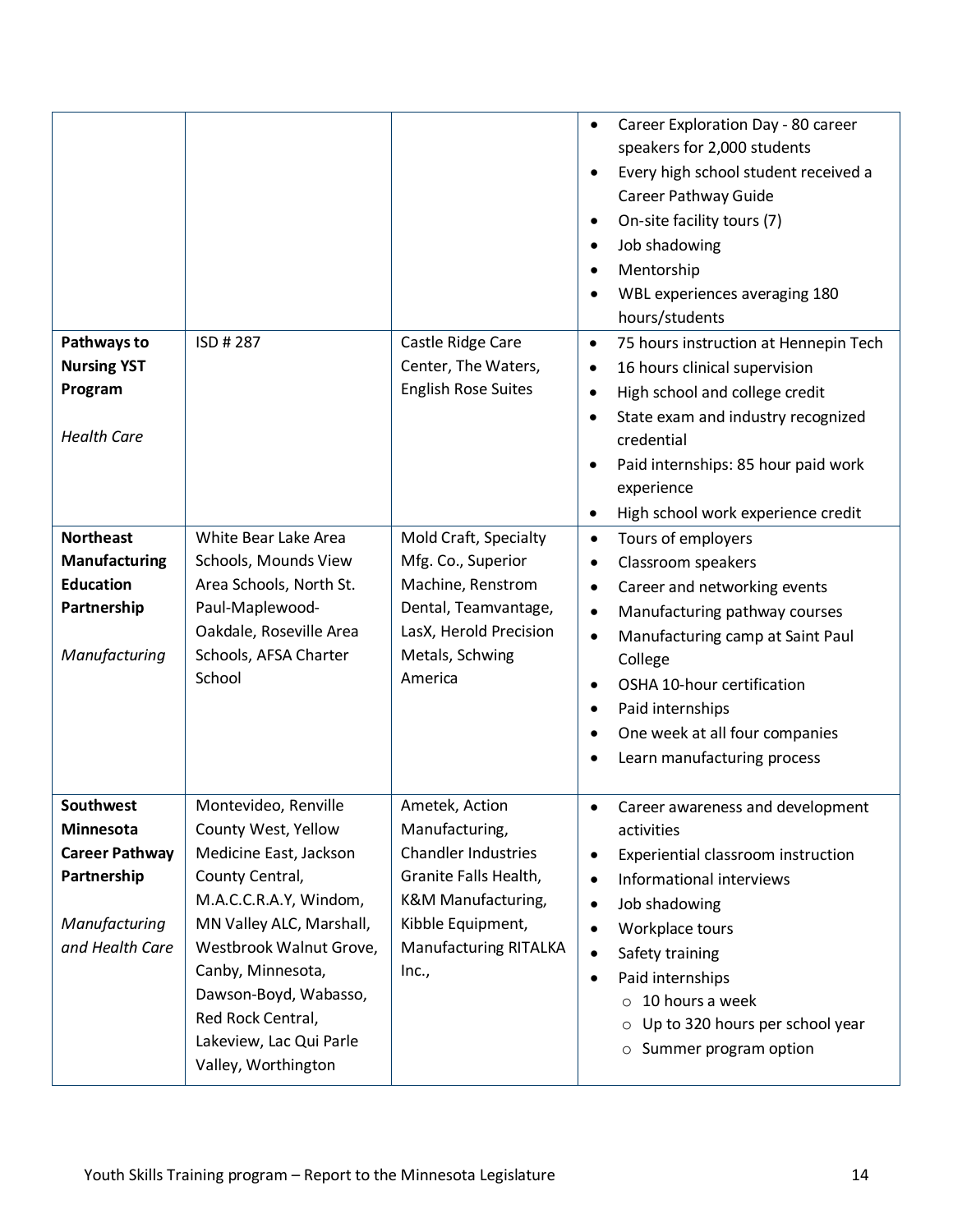### <span id="page-14-0"></span>**Grant round 2B (performance period: Feb. 1, 2020 - June 30, 2021)**

In 2019, the Legislature increased the amount of grant funding from \$500,000 to \$1 million each year. Five local partnerships had already been named and are listed above as YST grant round 2A. DLI awarded the additional \$500,000 as part of the YST grant round 3 application process. The six partnerships that received this \$500,000 are referred to as YST grant round 2B and had a performance period from February 2020 through June 30, 2021. Round 2B grantees were announced Jan. 22, 2020, along with grant round three recipients. Six partnerships were selected to receive between \$80,000 and \$92,500 each in grant funding to create, implement and expand YST programs. Round 2B recipients include:

- ISD 271 Bloomington Public Schools
- ISD 728 serving Elk River, Otsego, Rogers and Zimmerman
- ISD 656 Faribault Public Schools
- Genesys Works
- Ramsey County Workforce Solutions
- Spark-Y

| <b>YST Partnership details for Round 2B grant recipients</b><br>(Grant period: February 1, 2020 – June 30, 2021) |                                                                             |                                                                                                                                   |                                                                                                                                                                                        |
|------------------------------------------------------------------------------------------------------------------|-----------------------------------------------------------------------------|-----------------------------------------------------------------------------------------------------------------------------------|----------------------------------------------------------------------------------------------------------------------------------------------------------------------------------------|
| Partnership name<br>(Industry)                                                                                   | School district(s)                                                          | <b>Employer partners</b>                                                                                                          | What are the students doing?                                                                                                                                                           |
| ISD #271<br>Bloomington<br><b>Career and</b><br><b>College Academy</b>                                           | Bloomington                                                                 | Aspen Equipment Co<br><b>Toro Company</b><br><b>BTD Manufacturing</b><br>Pella Windows<br><b>Hartfiel Automation</b>              | Introduction to manufacturing class<br>$\bullet$<br>College level manufacturing course<br>$\bullet$<br>OSHA 10 certification<br>$\bullet$<br>Virtual modules during COVID<br>$\bullet$ |
| Manufacturing                                                                                                    |                                                                             | <b>Printing Industry Midwest</b><br><b>TRANE</b><br>Ziegler CAT                                                                   |                                                                                                                                                                                        |
| <b>ISD #728</b><br><b>Elk River</b><br>Automotive                                                                | <b>Elk River</b><br>Rogers<br>Zimmerman<br>Ivan Sand High<br><b>Schools</b> | <b>Allstate Peterbilt</b><br><b>Morrell Companies</b><br><b>Cornerstone Auto</b><br><b>GATR Truck Center</b><br><b>Tires Plus</b> | Industry related classroom instruction<br>$\bullet$<br>Paid work experiences<br>$\bullet$<br>OSHA 10 certification online<br>$\bullet$                                                 |
| ISD #656 Faribault<br>Manufacturing                                                                              | Faribault                                                                   | Daikin<br>Jennie O' Turkey Store<br><b>K&amp;G Manufacturing</b>                                                                  | Industry exposure through video<br>$\bullet$<br>Career exploration<br>$\bullet$<br>Coordinator meetings<br>$\bullet$                                                                   |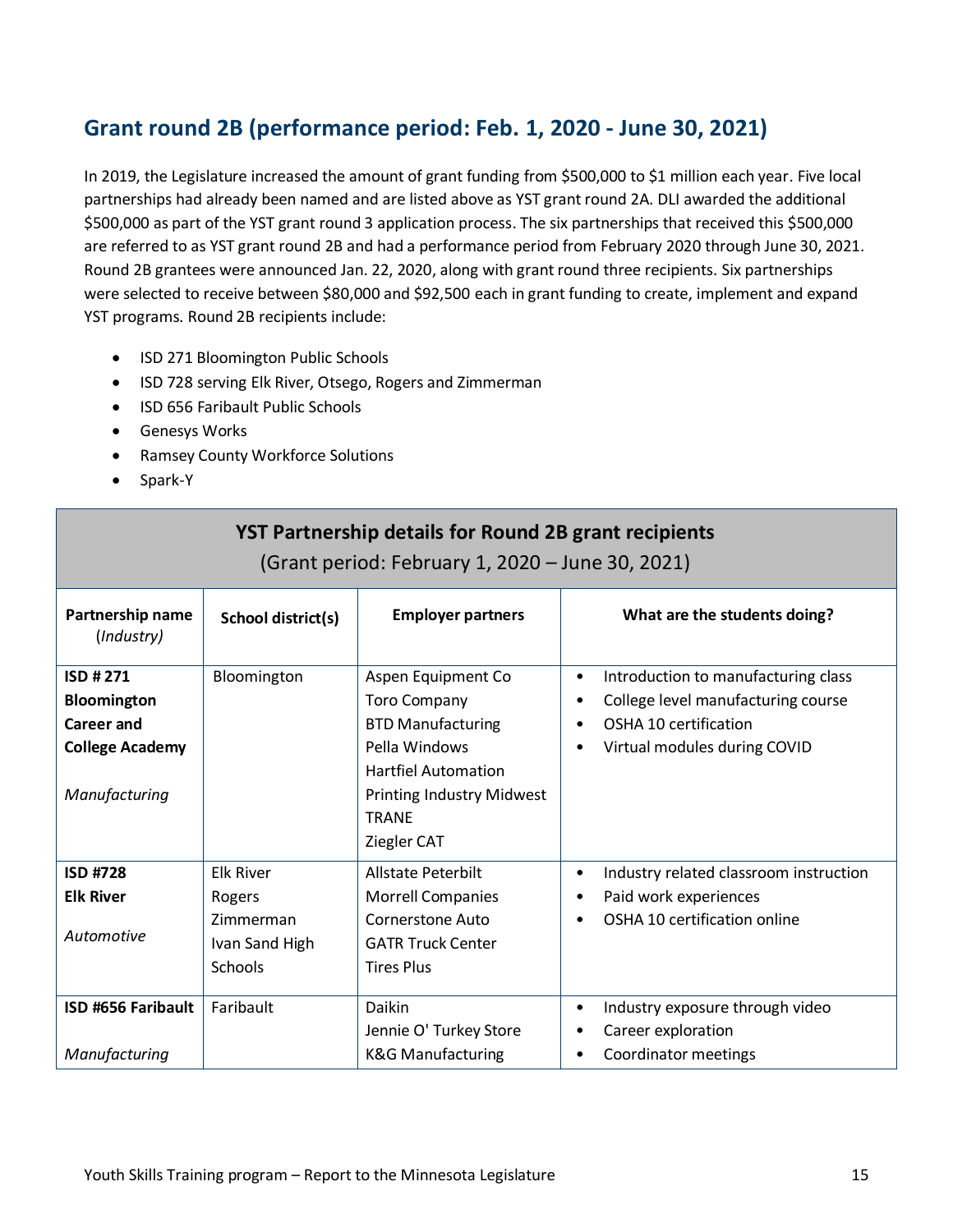|                      |                        | <b>Mercury Minnesota</b>        | Working on virtual career fair<br>$\bullet$              |
|----------------------|------------------------|---------------------------------|----------------------------------------------------------|
|                      |                        | MRG Tool & Die                  | Working on virtual tours<br>$\bullet$                    |
|                      |                        | Tru Vue Inc                     |                                                          |
|                      |                        | <b>Faribault Transportation</b> |                                                          |
| <b>Genesys Works</b> | St. Paul Public        | 3M                              | Technical and professional training<br>$\bullet$         |
|                      | Johnson High           | Abbott                          | Credential completion (Northstar Digital<br>$\bullet$    |
| <b>Information</b>   | <b>Highland Park</b>   | Ecolab                          | Literacy Credential)                                     |
| Technology           | Washington             | <b>Fairview Health Services</b> | Paid internships in IT - remote work<br>$\bullet$        |
|                      |                        | Land O'Lakes Inc.               | Virtual college and Career Connections<br>$\bullet$      |
|                      |                        | <b>Ramsey County</b>            | programming with coaching                                |
|                      |                        | <b>SPS Commerce</b>             | Virtual Technology Conference<br>$\bullet$               |
|                      |                        | <b>Travelers</b>                | Virtual college and career seminars                      |
| <b>Ramsey County</b> | City Academy           | Minnesota Trucking Assoc.       | <b>Certified Nursing Assistant training</b><br>$\bullet$ |
| <b>Workforce</b>     | <b>GAP Alternative</b> | Long-term and skilled           | Soft skills support and training<br>$\bullet$            |
| <b>Solutions</b>     | St. Paul Public        | nursing facilities              | Case management support<br>٠                             |
| Automotive           |                        |                                 | Connect to employers<br>$\bullet$                        |
| <b>Health Care</b>   |                        |                                 | Scrubs camp at Saint Paul College<br>$\bullet$           |
| Spark-Y              | Minneapolis Public     | <b>Urban Greens</b>             | Industry tours<br>$\bullet$                              |
|                      | Schools                | City of Minneapolis             | Urban farming course<br>$\bullet$                        |
| Agriculture          |                        |                                 | <b>EASYPro course</b><br>$\bullet$                       |
|                      |                        |                                 | At home STEM kits to build skills<br>$\bullet$           |
|                      |                        |                                 | Paid work experience<br>$\bullet$                        |

### <span id="page-15-0"></span>**Grant round 3 (performance period: July 1, 2020 - June 30, 2022)**

The third round of YST grant recipients was announced Jan. 22, 2020. Eleven partnerships were selected to receive grant funding to create and implement YST programs. The third round of grant recipients represent all five industries and consist of 24 school districts, 85 employers, three post-secondary institutions and 20 community organizations (chambers of commerce, workforce groups, nonprofits, etc.). The grant period for these partnerships is July 1, 2020, through June 30, 2022. The third round of grant recipients include:

- Goodwill Industries
- ISD 22 Detroit Lakes
- ISD 31 Bemidji
- ISD 138 North Branch
- ISD 191 Burnsville
- ISD 194 Lakeville
- ISD 477 Princeton
- ISD 831 Forest Lake
- ISD 882 Monticello
- Red Wing Ignite
- SW Metro District 288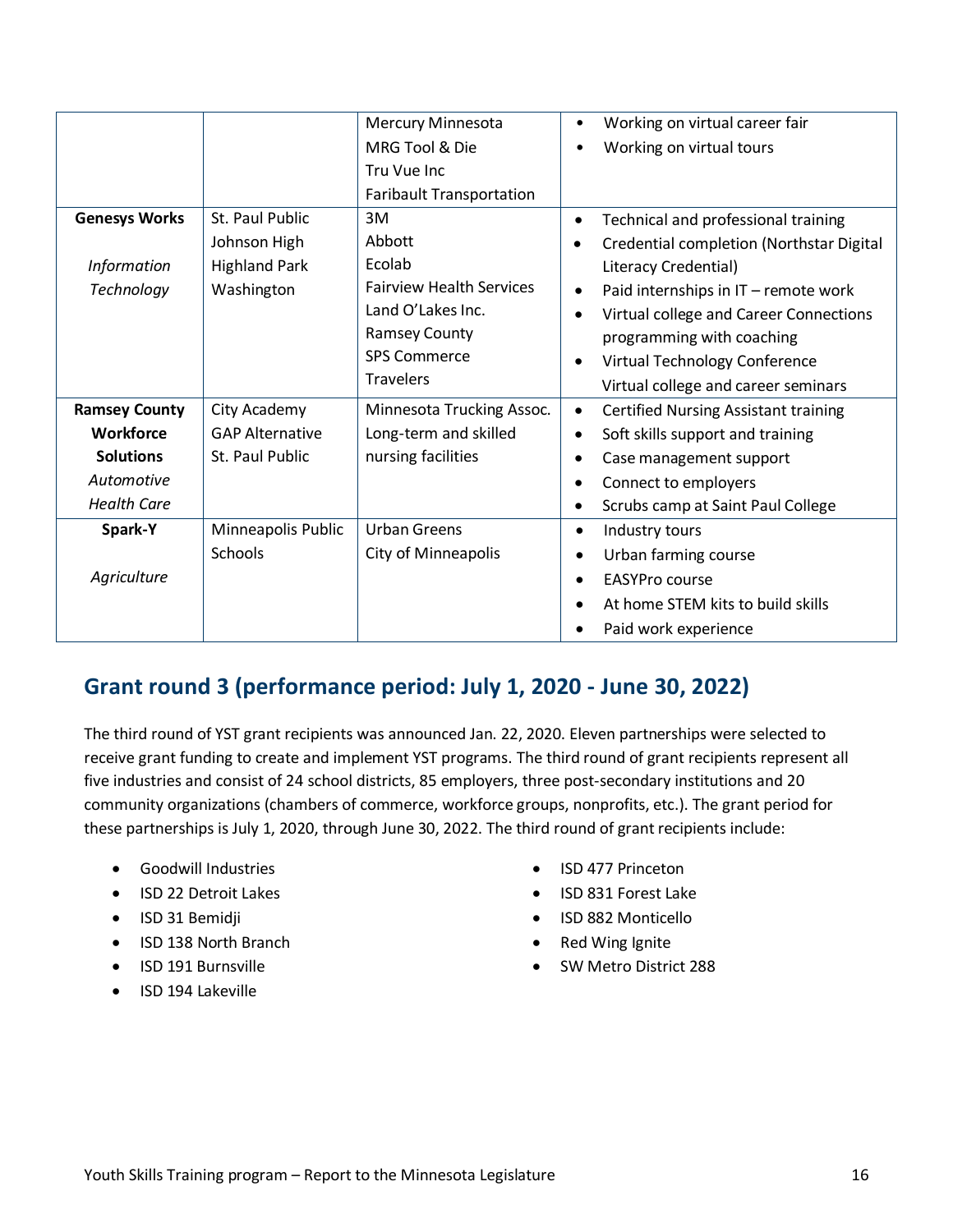| YST Partnership details for Round 3 grant recipients, as of Jan. 15, 2022<br>(Grant period: July 1, 2020 - June 30, 2022) |                                                                                  |                                                                                                                                                                                                                                                                                                                                                                                                  |                                                                                                                                                                                                                                                                                                                                                                                                                                          |
|---------------------------------------------------------------------------------------------------------------------------|----------------------------------------------------------------------------------|--------------------------------------------------------------------------------------------------------------------------------------------------------------------------------------------------------------------------------------------------------------------------------------------------------------------------------------------------------------------------------------------------|------------------------------------------------------------------------------------------------------------------------------------------------------------------------------------------------------------------------------------------------------------------------------------------------------------------------------------------------------------------------------------------------------------------------------------------|
| Partnership name<br>(Industry)                                                                                            | School district(s)                                                               | <b>Employer partners</b>                                                                                                                                                                                                                                                                                                                                                                         | What are the students doing?                                                                                                                                                                                                                                                                                                                                                                                                             |
| Goodwill<br><b>Industries</b><br>Automotive                                                                               | Minneapolis<br><b>LEAP Schools</b><br>through PPL; Mpls<br><b>Public Schools</b> | Lupient<br>Village Auto Works<br><b>MN Transportation Center</b><br>for Excellence<br>Valvoline<br>Mr. Tire<br>Penske                                                                                                                                                                                                                                                                            | Students have been working with their<br>$\bullet$<br>schools to complete enrollment<br>paperwork and explore the career<br>pathway for automotive as part of larger<br>career exploration curriculum.                                                                                                                                                                                                                                   |
| <b>ISD#22 Detroit</b><br><b>Lakes</b><br>Manufacturing<br><b>Health Care</b><br>Agriculture                               | <b>Detroit Lakes</b><br>Pelican Rapids<br>Frazee<br>Waubun<br>Lake Park-Audubon  | <b>BTD Manufacturing</b><br><b>Ecumen and Essentia</b><br>Health<br>Bergen's Greenhouses<br><b>Briard's Welding</b>                                                                                                                                                                                                                                                                              | Paid work experience in manufacturing<br>$\bullet$<br>Paid work experience in health care<br>$\bullet$<br>Experience in greenhouse management<br>$\bullet$<br>and plant science<br><b>CNA</b> certification<br>$\bullet$<br>Career exploration classes<br>$\bullet$<br>Virtual guest speakers in all industries<br>$\bullet$<br>Ninth-grade career expo<br>$\bullet$<br>Industry field trips<br>$\bullet$<br>Job shadow experiences<br>٠ |
| ISD#31 Bemidji<br>Manufacturing<br><b>Health Care</b><br>Agriculture<br>Automotive<br>Information<br>Technology           | Bemidji                                                                          | <b>NLFX</b><br>LaValley Industries<br>North Central Door<br>Knife River Materials<br>Bemidji Steel Company<br>Naylor's Heating and<br>Refrigeration<br><b>Grizzly Truss Fabricators</b><br><b>Chester Berg Toyota</b><br>Paul Bunyan<br>Communication<br>Sanford Health<br><b>Choice Therapy</b><br><b>Pinnacle Marketing</b><br>Nortech Systems<br><b>TEAM Industries</b><br>Nielsen Foundation | Business and industry tours<br>$\bullet$<br>Job shadowing<br>$\bullet$<br>Paid student work experiences<br>$\bullet$<br>Post-secondary tours; Bemidji State and<br>$\bullet$<br>Northwest Technical College<br><b>Employer Panels/Guest Speakers from</b><br>$\bullet$<br>local businesses<br>Monthly exploring posts<br>$\bullet$<br>Paid work experiences<br>$\bullet$<br>Career fair                                                  |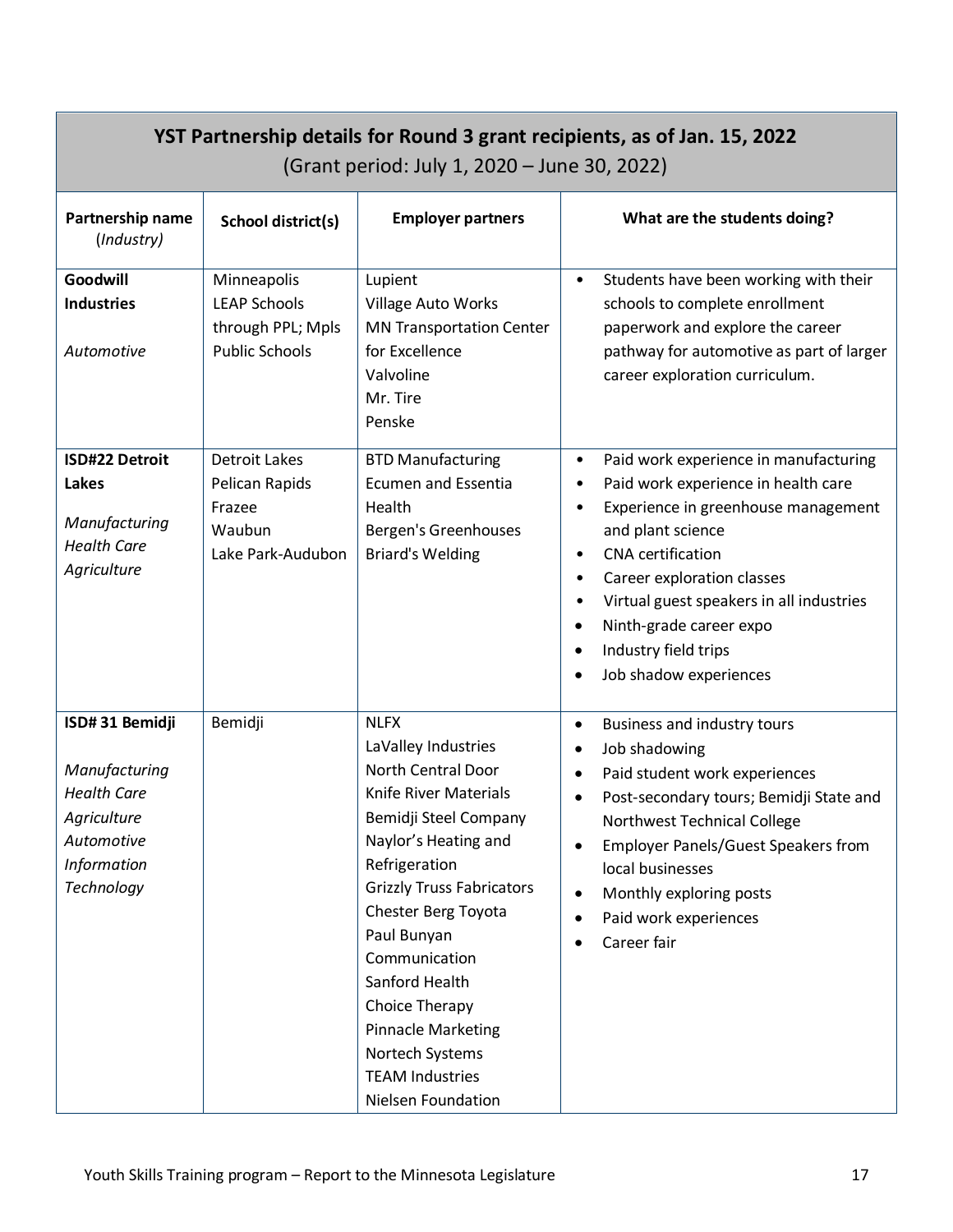| ISD#138 North<br><b>Branch</b><br>Manufacturing<br>Automotive | North Branch              | North Country Dental<br>Carquest<br>Kenny's Clark Tire & Auto<br>Bemidji Chrysler Center<br>Dick's Northside Auto<br><b>Regal Machine</b><br><b>Branch Manufacturing</b><br><b>Wyoming Machine</b><br>Rosenbauer<br>Andersen Windows<br>BPS inc.<br>Ford Dealership<br><b>Chevrolet Dealership</b> | Industry related classroom instruction<br>$\bullet$<br>Guest speakers/Presenters<br>$\bullet$<br><b>Field Trips</b><br>$\bullet$<br>Job shadowing experiences<br>$\bullet$<br>Paid internships<br>$\bullet$                                                                                     |
|---------------------------------------------------------------|---------------------------|----------------------------------------------------------------------------------------------------------------------------------------------------------------------------------------------------------------------------------------------------------------------------------------------------|-------------------------------------------------------------------------------------------------------------------------------------------------------------------------------------------------------------------------------------------------------------------------------------------------|
| <b>ISD#191</b><br><b>Burnsville</b><br>Manufacturing          | St. Paul                  | Permac Industries<br><b>Collins Aerospace</b><br>Uponor<br>Showcraft                                                                                                                                                                                                                               | Industry-related certifications<br>$\bullet$<br>Skill development<br>$\bullet$<br>Industry tours<br>$\bullet$<br>Career exploration<br>$\bullet$                                                                                                                                                |
| ISD#194 Lakeville<br>Manufacturing<br>Automotive              | Lakeville Area<br>Schools | <b>BTD Manufacturing</b><br>Gunner's Garage<br>Hearth & Home Tech.<br>Schmitty and Sons<br><b>ProTech Automotive</b><br><b>Christian Brothers</b><br>Automotive<br>Delmar Company<br><b>Designed Cabinets</b><br><b>Tires Plus</b>                                                                 | Industry-related certifications<br>$\bullet$<br>Skill development<br>$\bullet$<br>Industry tours<br>$\bullet$<br>Career exploration<br>$\bullet$<br>Paid industry work experiences<br>$\bullet$                                                                                                 |
| <b>ISD#477</b><br>Princeton<br>Manufacturing                  | Princeton                 | Glenn Metalcraft, Inc.<br><b>Crystal Cabinet Works</b><br>Plastic Products Co.                                                                                                                                                                                                                     | Industry-related classroom instruction<br>$\bullet$<br>Career academy model for classes<br>$\bullet$<br>Career exploration<br>$\bullet$<br>Speed and mock interviews<br>$\bullet$<br>Two workforce panels<br>$\bullet$                                                                          |
| ISD#831 Forest<br>Lake<br>Automotive<br><b>Health Care</b>    | <b>Forest Lake</b>        | <b>A1A Auto Service</b><br>Andy's Garage<br><b>Auto Nation</b><br>Forest Lake Auto Group<br><b>Whitaker Automotive</b><br><b>Birchwood Senior Living</b><br>Ebenezer-Fairview<br><b>Waverly Gardens</b><br>M Health Fairview                                                                       | Industry-related classroom instruction<br>$\bullet$<br>Auto mechanics lab<br>$\bullet$<br>Working toward ASE credentialing<br>$\bullet$<br>Health care credentials<br>$\bullet$<br>College classes for credit<br>$\bullet$<br>Clinical experiences<br>$\bullet$<br>Pre-COVID tours<br>$\bullet$ |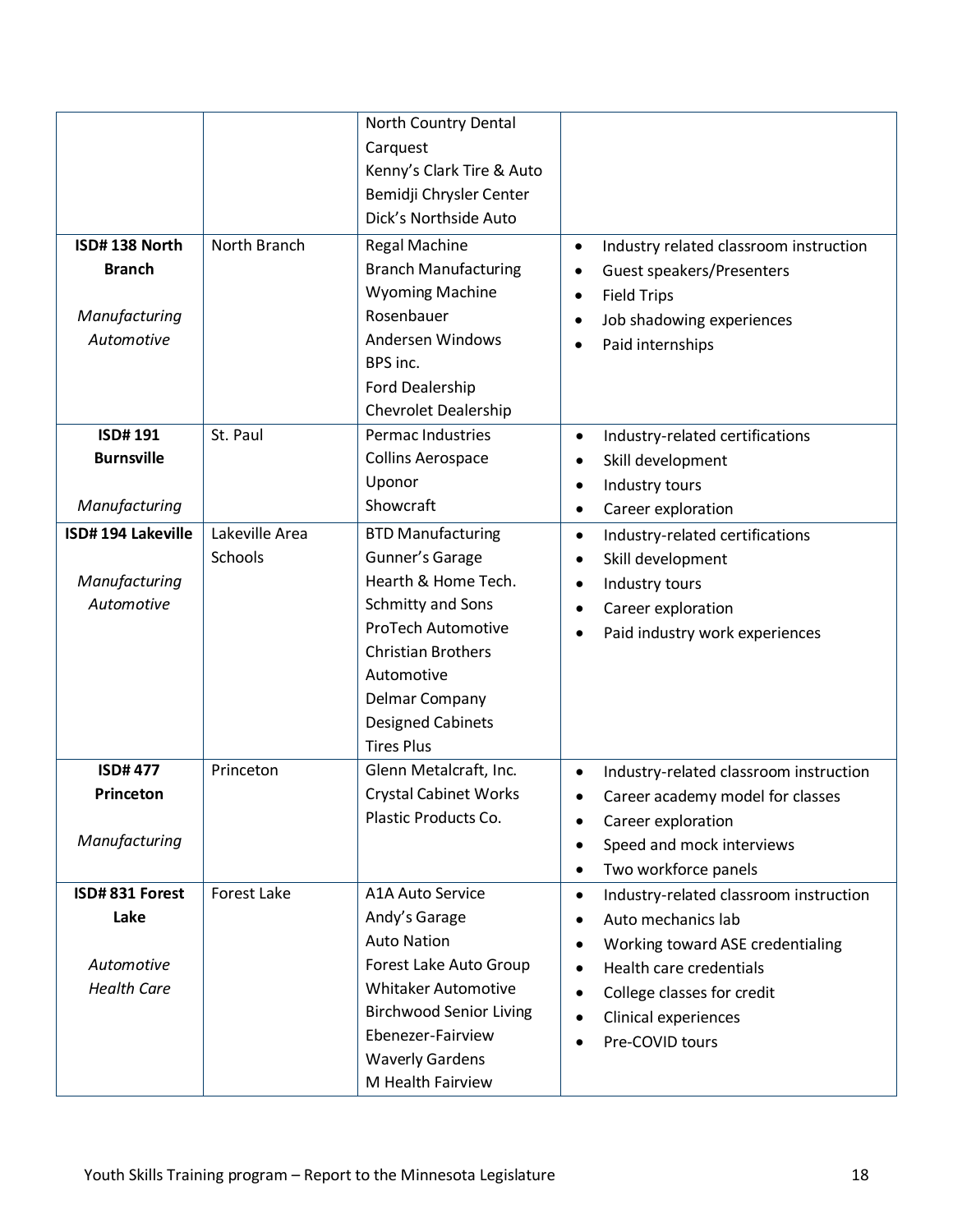| <b>Health Care</b><br>West Metro GMC<br>Job shadowing opportunities<br>$\bullet$<br><b>Cornerstone Automotive</b>                                                                                                                                                                                                                                                                                                  | Virtual career tours/speakers<br>Career pathway classroom instruction<br>Career fair, traveling career exploration<br>trailer, summer career camps |
|--------------------------------------------------------------------------------------------------------------------------------------------------------------------------------------------------------------------------------------------------------------------------------------------------------------------------------------------------------------------------------------------------------------------|----------------------------------------------------------------------------------------------------------------------------------------------------|
| Serve on CTE advisory committee<br>$\bullet$<br><b>Bondhus Corporation</b><br><b>Parkview Senior Health</b>                                                                                                                                                                                                                                                                                                        |                                                                                                                                                    |
| <b>Cannon Falls</b><br><b>Red Wing Ignite</b><br>Ag Partners<br>OSHA 10 training and coursework<br>$\bullet$<br>Goodhue<br>Frontier Ag and Turf<br>Soft skills training<br>$\bullet$                                                                                                                                                                                                                               |                                                                                                                                                    |
| Lodermieier's<br>Agriculture<br>Lake City<br>Occupational interest exploration;<br>$\bullet$<br>Red Wing<br>Sturdiwheat Inc<br>specifically, in agribusiness<br>Towerview<br><b>Ardent Mills</b><br>Virtual industry tours<br>٠<br><b>Central Farm Services</b><br>Video interviews, websites and links to<br>$\bullet$<br><b>Sweet Harvest Foods</b><br>careers<br>Lorentz<br>Virtual employer panel<br>$\bullet$ |                                                                                                                                                    |
| Southwest Metro<br><b>SW Metro District</b><br><b>Ridgeview Medical Center</b><br><b>Nursing Assistant and EMR classes</b><br>$\bullet$                                                                                                                                                                                                                                                                            |                                                                                                                                                    |
| <b>Auburn Homes &amp; Services</b><br>#288<br>Waconia<br>Hybrid and distance learning<br>$\bullet$<br>Auburn Manor<br>Central<br>No out of school activities (COVID)<br>$\bullet$<br><b>Health Care</b><br><b>Good Samaritan Society</b><br><b>Watertown Mayer</b><br>Career exploration<br>$\bullet$                                                                                                              |                                                                                                                                                    |

### <span id="page-18-0"></span>**Grant round 4 (performance period: July 1, 2021 - June 30, 2023)**

The fourth round of YST grant recipients was announced Feb. 24, 2021. Eleven partnerships were selected to receive grant funding to create, implement or expand YST programs. The fourth round of grant recipients represent all five industries and consist of 30 school districts and more than 80 employer partners in advanced manufacturing, agriculture, automotive, health care and information technology. The grant period for these partnerships is July 1, 2021, through June 30, 2023. The fourth round of grant recipients include:

- American Nursing and Technical
- Boys & Girls Clubs of Central Minnesota
- Burnsville Public Schools
- Eastern Carver County Schools
- Elk River Area Schools
- Hibbing Public Schools
- Hutchinson Public Schools
- Marvin and Warroad High School
- Southeast Service Cooperative
- White Bear Lake Area Schools
- Winona Area Chamber of Commerce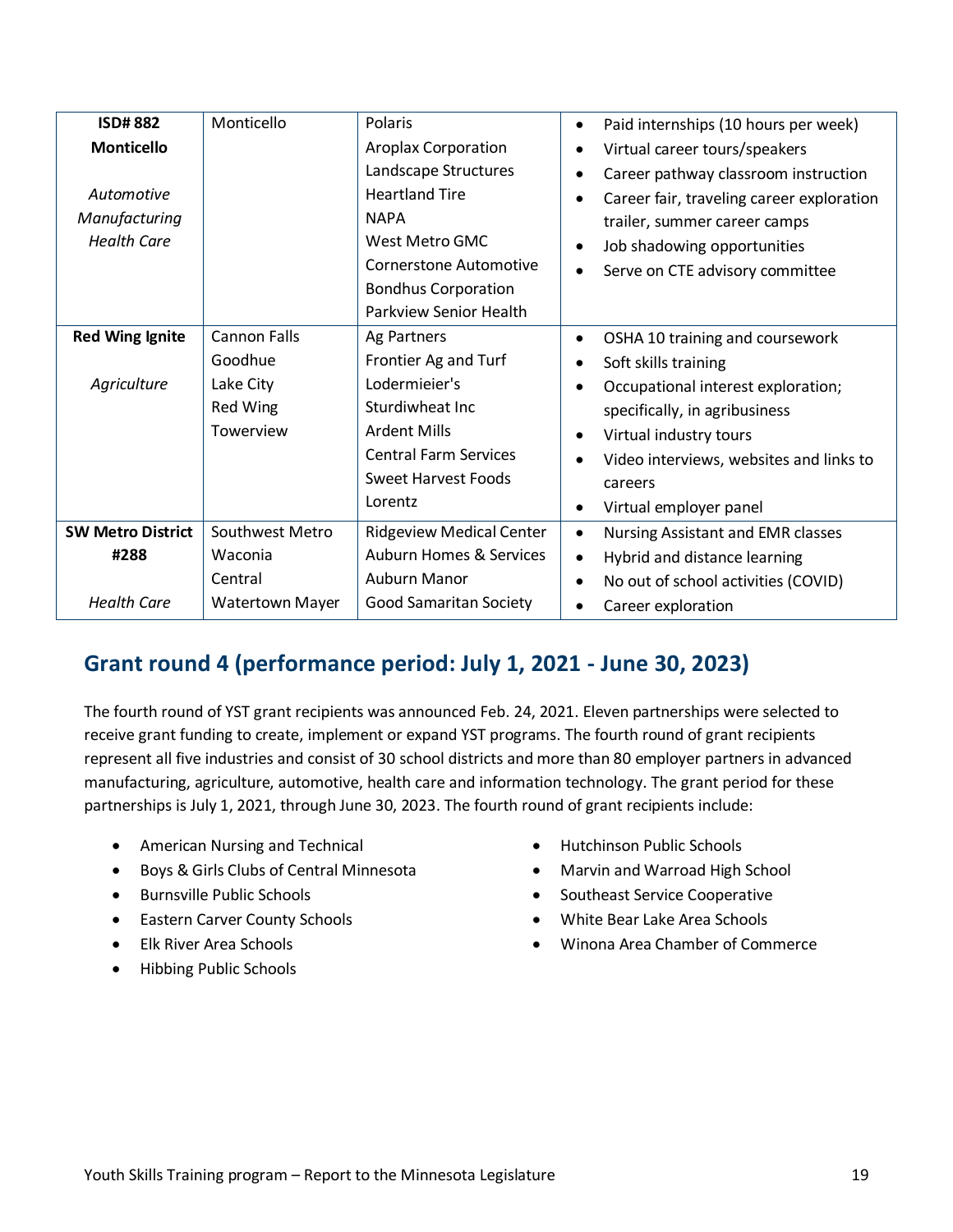| YST Partnership details for Round 4 grant recipients, as of Jan. 15, 2022<br>(Grant period: July 1, 2021 – June 30, 2023) |                                                                                            |                                                                                                                              |                                                                                                                                                                                                                                                               |  |  |
|---------------------------------------------------------------------------------------------------------------------------|--------------------------------------------------------------------------------------------|------------------------------------------------------------------------------------------------------------------------------|---------------------------------------------------------------------------------------------------------------------------------------------------------------------------------------------------------------------------------------------------------------|--|--|
| Partnership name<br>(Industry)                                                                                            | School district(s)                                                                         | <b>Employer partners</b>                                                                                                     | What are the students doing?                                                                                                                                                                                                                                  |  |  |
| <b>American Nursing</b><br>and Technical<br><b>Health Care</b>                                                            | St. Paul Public<br>Lincoln<br>International H.S.                                           | Nursing homes<br>Hospitals<br>Group homes                                                                                    | Students will receive industry exposure<br>$\bullet$<br>Classroom training<br>$\bullet$<br><b>CNA</b> certification<br>$\bullet$<br>Paid work experience at local nursing<br>$\bullet$<br>homes, hospitals and group homes                                    |  |  |
| <b>Boys &amp; Girls Clubs</b><br>of Central MN<br><b>Health Care</b>                                                      | St. Cloud<br>Sauk Rapids                                                                   | CentraCare<br>St. Benedict Sr.<br>Community<br><b>Country Manor</b><br>Good Shepard                                          | Industry exposure opportunities<br>$\bullet$<br>Industry related classes<br>$\bullet$<br><b>CNA and NA certifications</b><br>$\bullet$<br>Paid work experience in health care<br>$\bullet$                                                                    |  |  |
| <b>ISD#191</b><br><b>Burnsville Public</b><br><b>Schools</b><br>Automotive                                                | Burnsville-<br>Eagan-<br>Savage                                                            | <b>Walser Automotive Group</b><br>Crystal Lake Automotive<br>Carqueenz                                                       | <b>Guest lecturers</b><br>$\bullet$<br>Industry field trips<br>$\bullet$<br>Postsecondary program visits<br>$\bullet$<br>Job shadow opportunities<br>$\bullet$<br>Paid work experience in industry<br>$\bullet$<br>Girls car camp<br>$\bullet$                |  |  |
| <b>ISD#112</b><br><b>Eastern Carver</b><br>County<br>Advanced<br>Manufacturing                                            | Eastern Carver<br><b>County Schools</b><br>(Chaska,<br>Chanhassen, Carver<br>and Victoria) | McLaughlin, Gormley, King<br>(MGK)<br>Ermak Foundry<br><b>Roberts Automatic</b><br>QualiTech                                 | Tours of employers<br>$\bullet$<br>Guest speakers<br>$\bullet$<br>Industry related classes<br>$\bullet$<br>Safety training<br>$\bullet$<br>OSHA 10 certification<br>$\bullet$<br>Paid work experiences in industry                                            |  |  |
| <b>ISD#728</b><br><b>Elk River Area</b><br><b>Schools</b><br><b>Health Care</b>                                           | Rogers<br><b>Elk River</b><br>Zimmerman<br>Ivan Sand                                       | <b>Accurate Home Care</b><br><b>Guardian Angels</b>                                                                          | Industry speakers in classes<br>$\bullet$<br>Job shadowing experiences<br>$\bullet$<br>Career fairs and tours<br>$\bullet$<br>Industry related classes<br>$\bullet$<br>Nursing assistant classes<br>$\bullet$<br>Paid health science internships<br>$\bullet$ |  |  |
| <b>ISD#701</b><br><b>Hibbing Public</b><br><b>Schools</b>                                                                 | Hibbing                                                                                    | Triumph Twist Drill<br><b>Aftermarket Solutions</b><br><b>Precision Muffler/Brake</b><br>Range Steel Fabricators<br>Fairview | Industry exposure opportunities<br>$\bullet$<br>Classroom speakers<br>$\bullet$<br>Industry related classes<br>$\bullet$<br>Safety training and industry credentials<br>٠                                                                                     |  |  |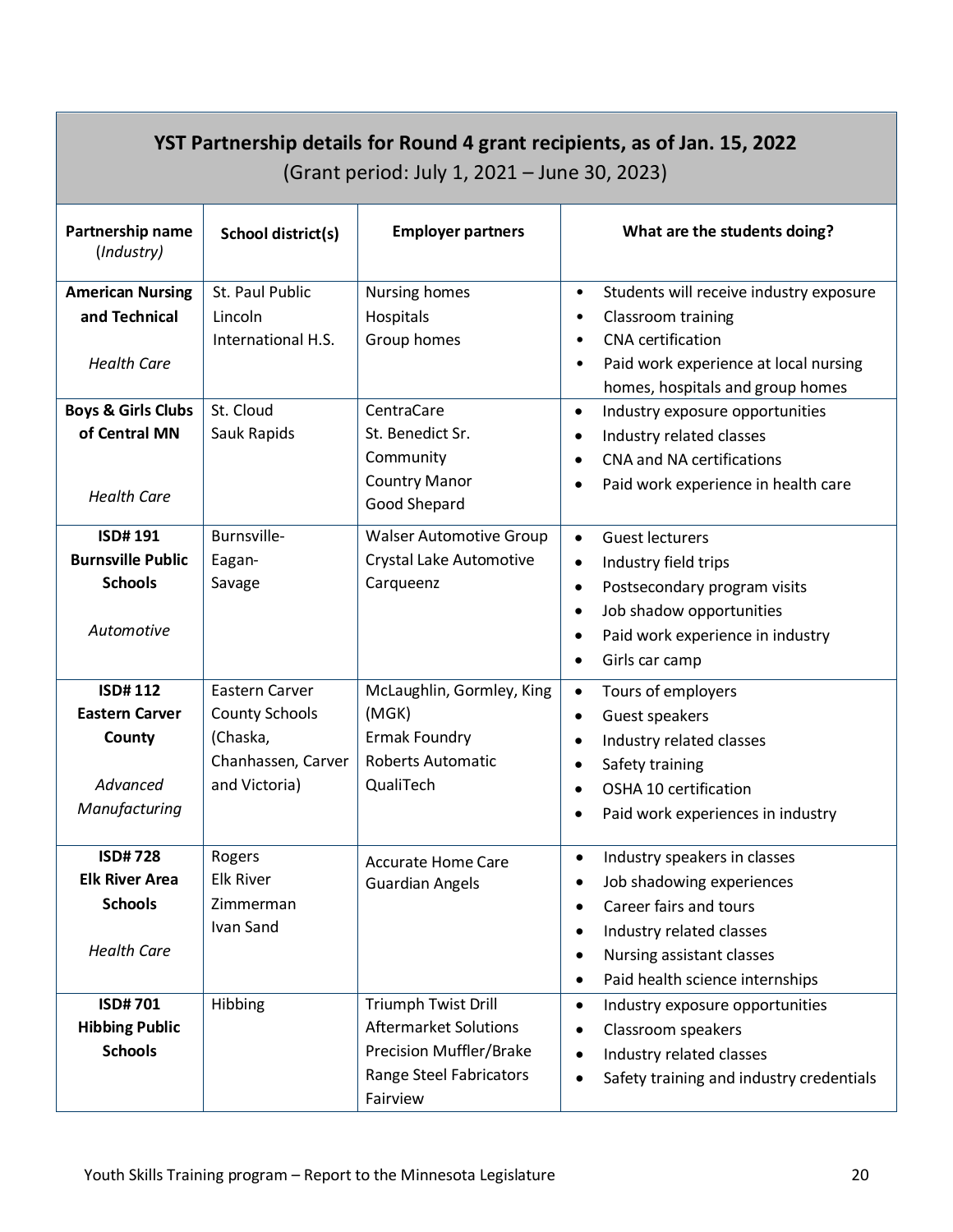| Advanced                 |                        | Essentia                         | Paid work experiences within each of<br>$\bullet$        |
|--------------------------|------------------------|----------------------------------|----------------------------------------------------------|
| Manufacturing,           |                        | Ken's A1 Auto Service            | the industries                                           |
| Automotive,              |                        | Ranger Chevrolet                 |                                                          |
| <b>Health Care</b>       |                        |                                  |                                                          |
| <b>ISD#423</b>           | Hutchinson             | <b>Midwest Tool Grinding</b>     | Bus tour of industries<br>$\bullet$                      |
| <b>Hutchinson Public</b> |                        | Zephyr Wind Services             | Career success class<br>$\bullet$                        |
| <b>Schools</b>           |                        | <b>Stamp and Storage</b>         | Regional career fair<br>$\bullet$                        |
|                          |                        | Clay Coyote                      | Mock interviews<br>$\bullet$                             |
| Advanced                 |                        | <b>Harmony River</b>             | Industry related classes and pathways<br>$\bullet$       |
| Manufacturing,           |                        | <b>Woodstone Senior Living</b>   | OSHA 10 certification<br>$\bullet$                       |
| <b>Health Care</b>       |                        | <b>Ecumen Oaks and Pines</b>     | Paid work experiences within industry<br>$\bullet$       |
| Marvin/ISD #690          | Warroad                | Marvin                           | Tours of Marvin manufacturing facility<br>$\bullet$      |
| Warroad                  |                        |                                  | Speaking with subject matter experts<br>$\bullet$        |
|                          |                        |                                  | Industry training for high school credit<br>$\bullet$    |
| Advanced                 |                        |                                  | (four 40-hour modules)                                   |
| Manufacturing            |                        |                                  | <b>MSSC Certified Production Technology</b><br>$\bullet$ |
|                          |                        |                                  | certification                                            |
|                          |                        |                                  | Paid work experience with mentors<br>$\bullet$           |
| <b>Southeast Service</b> | Triton                 | <b>Fairview Care Center</b>      | Industry exposure experiences<br>$\bullet$               |
| Cooperative              | Dodge Center           | Samaritan Bethany                | Classroom instruction<br>$\bullet$                       |
|                          | Stewartville           | Whitewater Healthcare            | CNA certification<br>$\bullet$                           |
| <b>Health Care</b>       | <b>Cannon Falls</b>    | Zumbrota Care Center             | Paid work experience in healthcare<br>$\bullet$          |
|                          | St. Charles            | Gundersen Lutheran               |                                                          |
|                          | Houston                |                                  |                                                          |
|                          | La Crescent-Hokah      |                                  |                                                          |
| <b>ISD#624</b>           | <b>White Bear Lake</b> | <b>AutoNation Ford</b>           | Automotive career pathway<br>$\bullet$                   |
| <b>White Bear Lake</b>   |                        | <b>Buerkle Honda</b>             | Career exposure opportunities<br>$\bullet$               |
| <b>Area Schools</b>      |                        | Cummins                          | Ford safety modules<br>$\bullet$                         |
|                          |                        | <b>TGK Automotive Specialist</b> | <b>ALLDATA Certification</b><br>$\bullet$                |
| Automotive               |                        | <b>Walser Automotive Group</b>   | Paid work experiences<br>$\bullet$                       |
| <b>Winona Area</b>       | Winona                 | Fastenal                         | <b>OSHA training</b><br>$\bullet$                        |
| <b>Chamber of</b>        | Lewiston-Altura        | Miller Ingenuity                 | Industry training<br>$\bullet$                           |
| <b>Commerce</b>          | Wabasha-Kellogg        | Winona Health                    | Classroom instruction<br>$\bullet$                       |
|                          |                        | Benedictine Living Comm.         | Communication/job skills class<br>$\bullet$              |
| Advanced                 |                        | Gundersen Lutheran               | Job shadow experiences<br>$\bullet$                      |
| Manufacturing,           |                        | <b>Health Services</b>           | Industry tours<br>$\bullet$                              |
| Agriculture,             |                        |                                  | Paid work experiences within industry<br>$\bullet$       |
| <b>Health Care</b>       |                        |                                  |                                                          |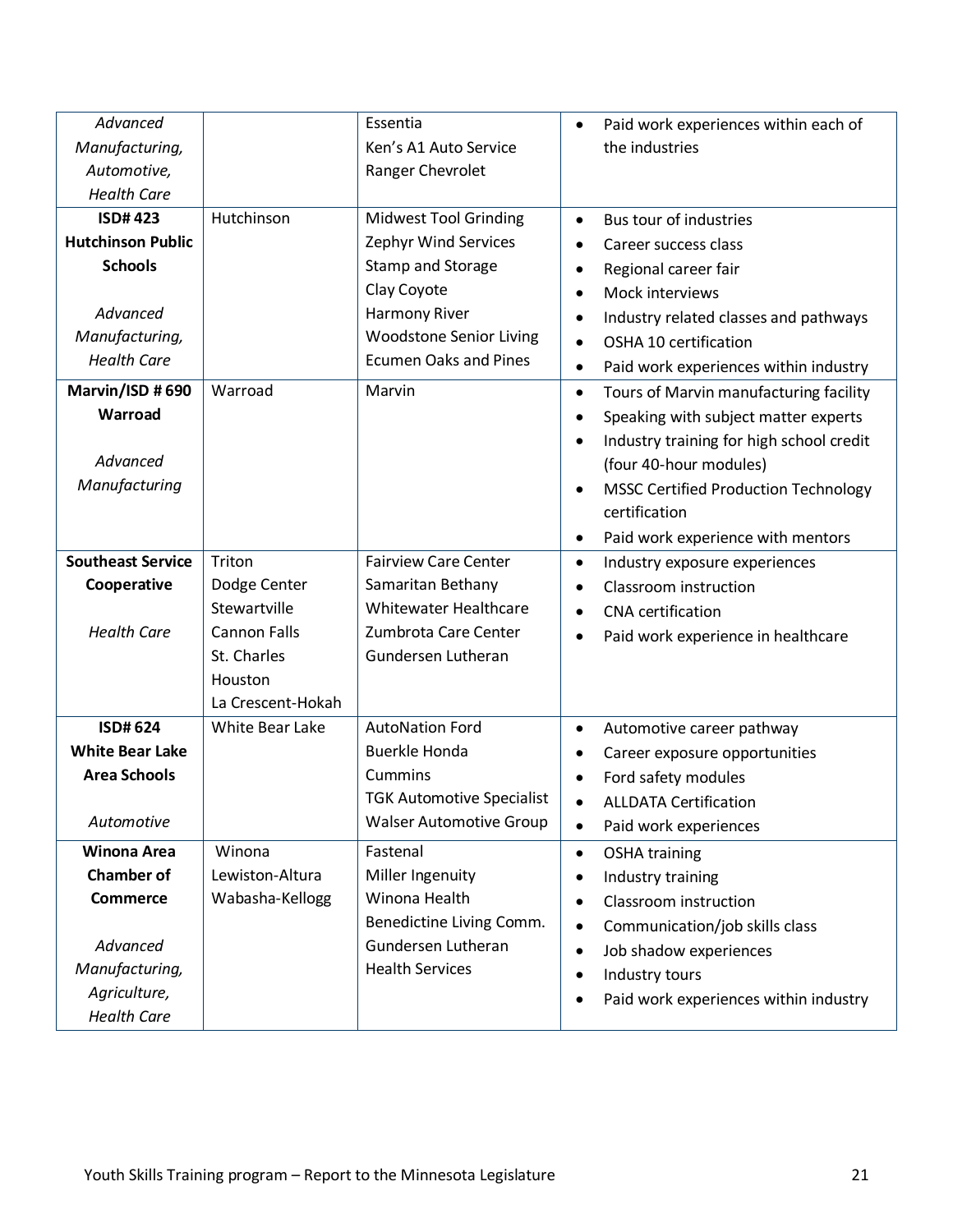### <span id="page-21-0"></span>**In Summary, Youth Skills Training since 2017**

There are currently 30 grant-funded YST partnerships throughout the state. To date, YST grant-funded programs have provided 22,937 students with the opportunity to participate in meaningful activities to learn about at least one of the five approved YST industries. More than 17,577 students have completed or are taking classes and receiving safety training directly related to these industries. In addition, 853 students have received an industry-recognized credential and 409 students have participated in safe, healthy and meaningful paid work experience in one of these industries. The numbers of students participating in paid work experiences has been significantly reduced due to the impact of COVID-19 on participating schools and employers throughout the state. Despite COVID-19, all YST activities and requirements have continued and partnerships have been creative and innovative in providing meaningful and worthwhile experiences to train and educate students.

The following tables summarize the metrics related to partnerships that have applied for YST grant funding; YST grant recipients, and student involvement in YST.

| Table 2. YST grant application summary                                             | <b>First</b><br>Round | Second<br>Round | <b>Third</b><br>Round | <b>Fourth</b><br>Round |
|------------------------------------------------------------------------------------|-----------------------|-----------------|-----------------------|------------------------|
| Number of schools involved                                                         | 64                    | 79              | 84                    | 72                     |
| Number of employers involved                                                       | 107                   | 160             | 150                   | 146                    |
| Number of post-secondary institutions involved                                     | 7                     | 21              | 14                    | 17                     |
| Number of other partners involved (chambers,<br>workforce groups, nonprofits etc.) | 13                    | 40              | 40                    | 55                     |
| Amount of grant dollars requested                                                  | \$2,388,094           | \$3,160,291     | \$2,340,476           | \$2,223,120            |

| Table 3. YST grant award summary                                                                     | <b>First</b><br>Round | Second<br><b>Round A</b> | Second<br><b>Round B</b> | <b>Third</b><br>Round | <b>Fourth</b><br>Round  |
|------------------------------------------------------------------------------------------------------|-----------------------|--------------------------|--------------------------|-----------------------|-------------------------|
| Number of partnerships awarded grant funding                                                         | 5                     | 5                        | 6                        | 11                    | 11                      |
| Amount awarded to each partnership                                                                   | \$95,000              | \$95,000                 | \$80,000-<br>\$92,500    | \$70,000-<br>\$90,000 | \$57,950 -<br>\$100,000 |
| Number of school districts involved                                                                  | 13                    | 38                       | 39                       | 24                    | 30                      |
| Number of employers involved                                                                         | 51                    | 55                       | 87                       | 85                    | 82                      |
| Industries involved (advanced manufacturing,<br>agriculture, health care, information<br>technology) | 3                     | $\overline{4}$           | 5                        | 5                     | 5                       |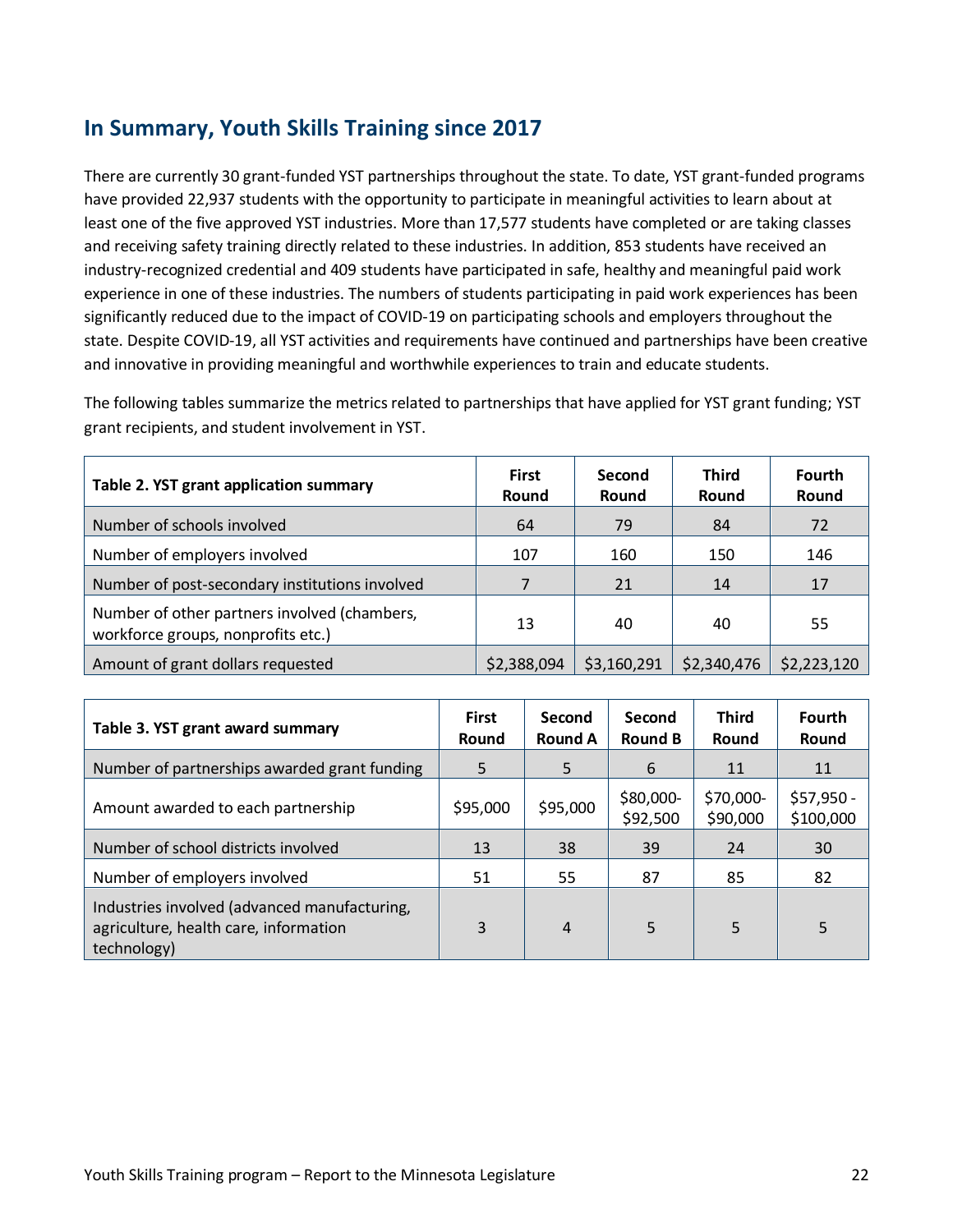| Table 4. YST student involvement to<br>date      | Round 1<br>July 1, 2018, to<br>June 30, 2020 | Round 2A<br>July 1, 2019, to<br>June 30, 2021 | <b>Round 2B</b><br>March 1, 2020,<br>to June 30, 2021 | Round 3<br>July 1, 2020, to<br>June 30, 2022 | Round 4<br>July 1, 2021, to<br>June 30, 2023 |
|--------------------------------------------------|----------------------------------------------|-----------------------------------------------|-------------------------------------------------------|----------------------------------------------|----------------------------------------------|
| Student exposure to YST industries               | 3,278                                        | 11,443                                        | 1,480                                                 | $5,837*$                                     | 899*                                         |
| Related instruction and safety training          | 2,385                                        | 8,380                                         | 2.924                                                 | $3,114*$                                     | $774*$                                       |
| Industry-recognized credential                   | 224                                          | 225                                           | 134                                                   | $170*$                                       | $199*$                                       |
| Paid work experience                             | 109                                          | 75                                            | 129                                                   | $85*$                                        | $11*$                                        |
| Percent of students to receive<br>credential     | 80%                                          | 93%                                           | 92%                                                   | 100%                                         | 100%                                         |
| Percent of students to graduate when<br>eligible | 91%                                          | 90%                                           | 90%                                                   | 100%                                         | N/A                                          |

*\*Note: Round three grant partnerships will not conclude their grant period until June 30, 2022, and round four grant partnerships will not conclude their grant period until June 30, 2023.*

### <span id="page-22-0"></span>**Annual programmatic cycle and timeline**

#### July - September

- New grant-funded YST programs begin
- YST program manager hosts convening of newly formed grantee partnerships
- Grant closeout meetings
- Quarterly invoices received and paid
- <span id="page-22-1"></span>- Progress reports received and documented

#### October - December

- Ongoing assistance to YST partnerships
- Employer approvals continue
- Quarterly invoices received and paid
- Progress reports received and documented

### January - March

- Letters of Intent opened and due
- Request for proposals open and close
- Review panel convenes and selects grantees
- Legislative report finalized and submitted
- Quarterly invoices received and paid
- Progress reports received and documented

#### April - June

- Grant recipients announced
- New grantees convened
- Quarterly invoices received and paid
- Progress reports received and documented

Youth Skills Training program – Report to the Minnesota Legislature 23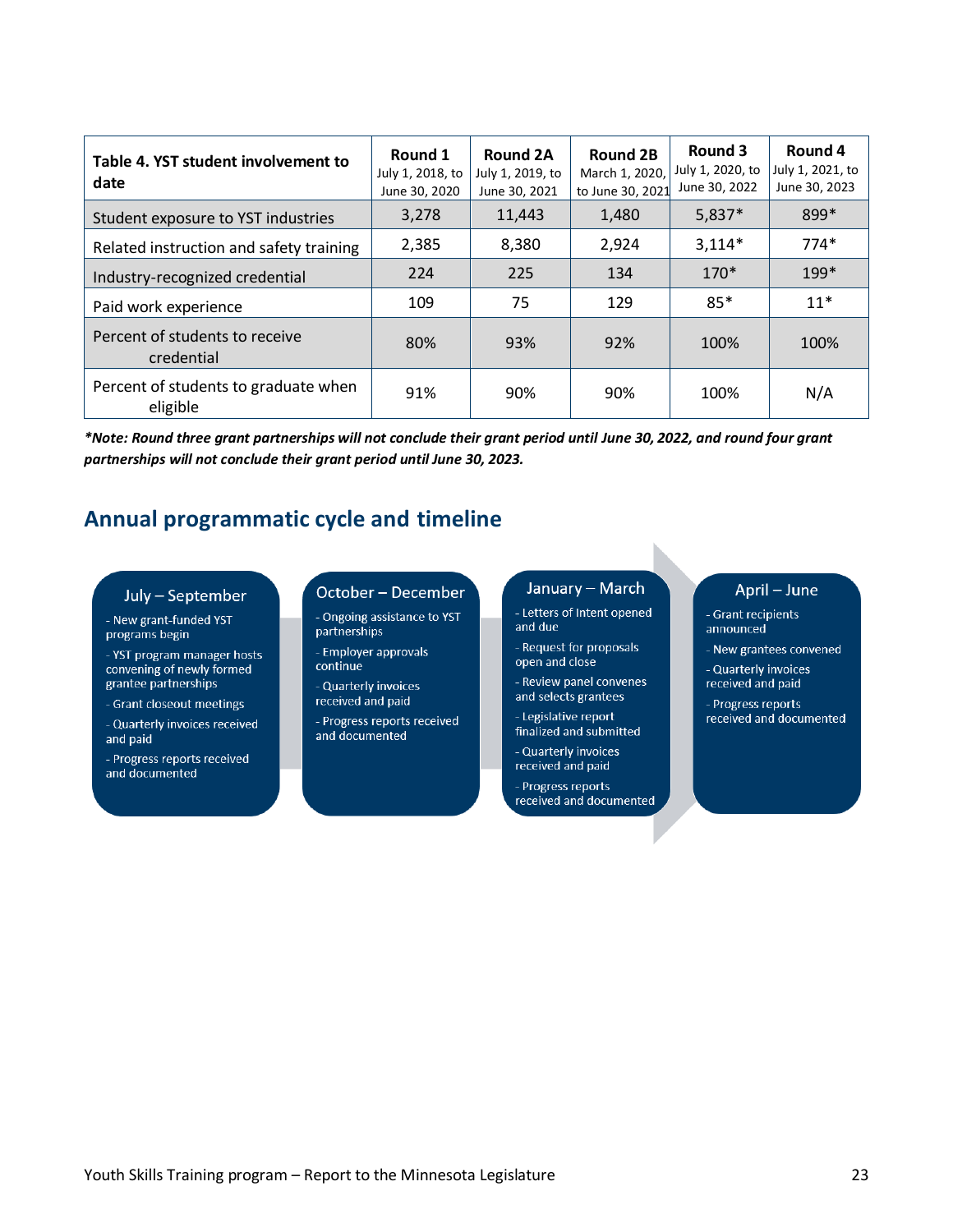### **Recommendations**

Despite the global pandemic, DLI's Youth Skills Training program continues to expand and provide safe, healthy and meaningful paid work experiences to student learners 16 years of age and older. In the program's four years of existence, it continues to grow and expand its reach throughout the state, supporting student learners and meeting employer needs. YST is a key model to address the shortage of skilled workers in Minnesota. DLI recommendations for the YST program include:

- Increase grant funding by \$500,000 per year to support additional YST partnerships and provide additional resources for staff needed to administer a larger program;
- Continue to connect, present to, and provide technical assistance to YST partnerships that include local school districts, employers and community organizations;
- Maintain close collaboration with YST program stakeholders to refine and continually improve the program and technical assistance provided to local partnerships throughout the state;
- Persist on initiatives with underserved communities to better serve all students in Minnesota and ensure every student interested in participating in a YST program has access to this experience;
- Ensure the demographic representation of participants in YST programs is reflective of student demographics of the school;
- Expand opportunities for successful YST partnerships to share their work and support new partnerships in creating and implementing YST programs in their communities; and
- Continue to develop new ways to connect employers interested in participating with local YST programs in their area.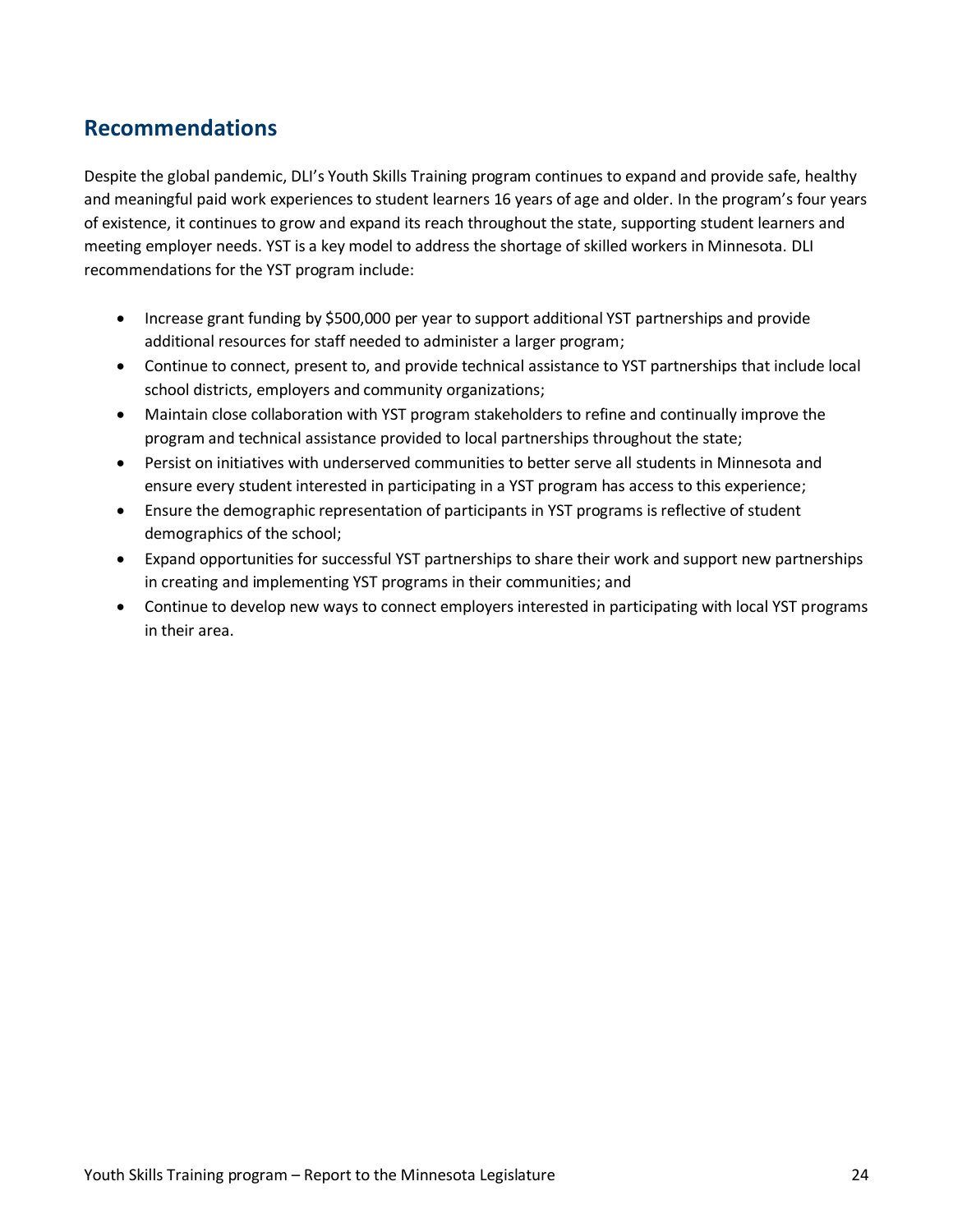### <span id="page-24-0"></span>**Appendix one: Summary of YST Program Guide**

In the spring of 2021, the YST Program Guide was revised to provide updated information and resources to partnerships interested in creating, implementing or enhance an existing YST program. The goal of the YST program is to provide students with safe, healthy and meaningful career exposure and paid work experience.

The YST Program Guide provides:

- An overview of the YST program
- Support and services offered by YST program staff including:
	- o outreach
	- o consultation
	- o employer approval
	- o grant administration and management
- Components and requirements to create a successful YST program including:
	- $\circ$  the process for selecting an approved industry that aligns with your local community;
	- o steps to form local partnerships with key stakeholders; and
	- $\circ$  tips for creating a partnership with schools, employers and community organizations.
- An explanation about the Minnesota child-labor-program exemption
- Recommendations about how to market a program and provide outreach to students
- Roles and responsibilities for each partner, including:
	- $\circ$  role of employers to provide safe, healthy and meaningful paid work experience to students;
	- $\circ$  the role of schools serving as the link between YST student learners and employers;
	- $\circ$  the role and responsibilities of a student learner participating in a YST program;
	- o how a parent or guardian can support their student in this program; and
	- o how community organizations can get involved.

The guide is informed by successful YST programs that have incorporated the following:

- industry-exposure opportunities these opportunities should be available for students of all ages, parents, teachers, etc.;
- quality instruction with an opportunity for students to earn industry-recognized credentials;
- employment-skill development;
- safe, healthy and meaningful paid work experience;
- parent and community involvement; and
- plans for recruitment, growth and continual improvement.

To view the guide online visi[t www.dli.mn.gov/yst.](http://www.dli.mn.gov/yst)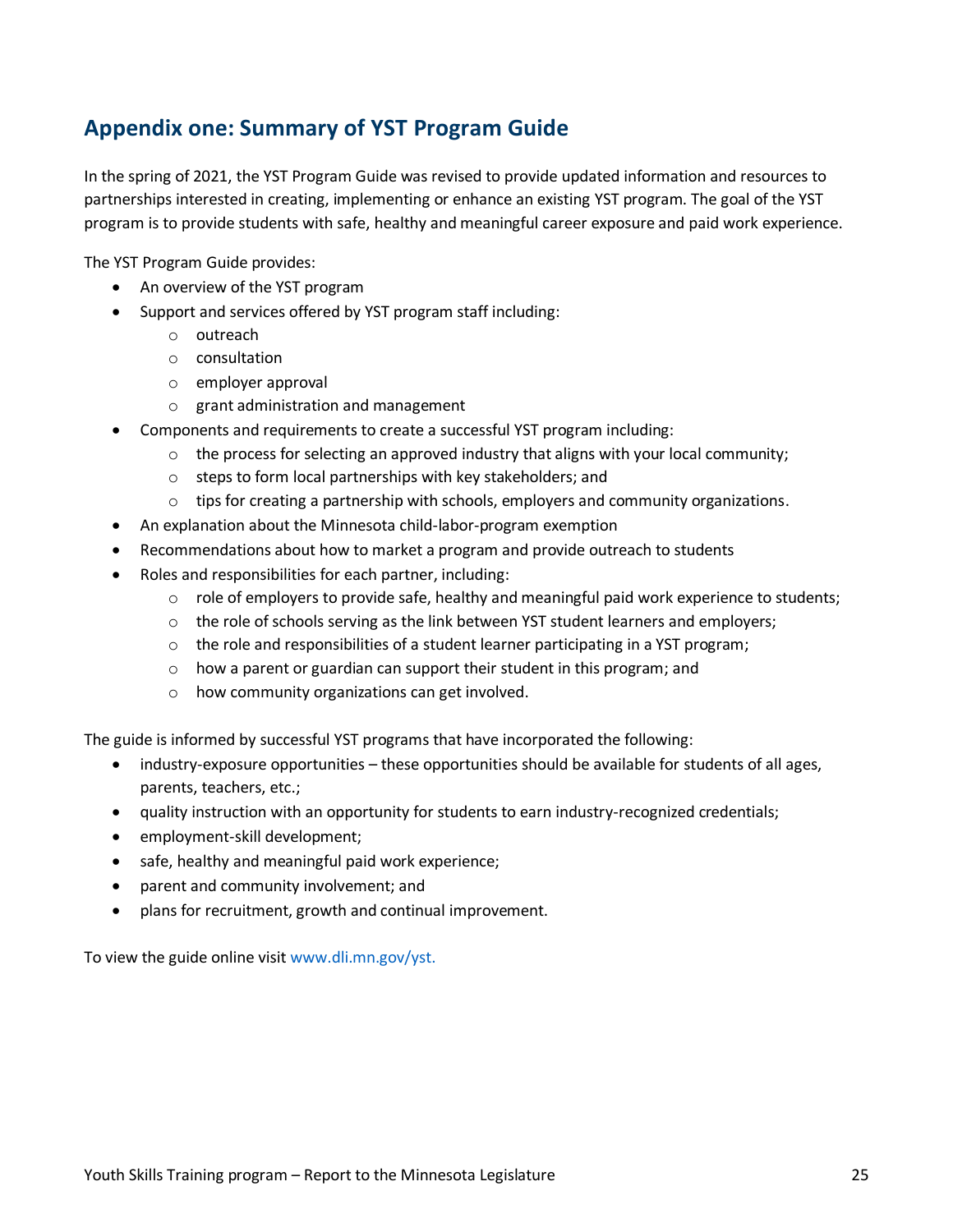# <span id="page-25-0"></span>**Appendix two: Employer, educational and community partners listed by grant applicants in round four**

**Employers** Abbott Engineering Accurate Homecare Aecom Affinity Plus Federal Credit Union Affordable Therapeutic Massage Anderson Windows Arbor Gardens Arrowhead Orthodontics ASV Aurelius Manufacturing AutoNation Ford Bachman's Baron's Pharmacy Beltline Auto Shop Benchmark Electronics Benedictine Benedictine Living Community Big Stone Therapies Bigfork Valley Clinic and Hospital Bonner Eye Clinic Boutwell's Landing Brooklynk Buerkle Honda Byker's Garage Centra Care Health System Cerenity Senior Care CG Hill & Sons Choice Therapy Chrysler Center of Hibbing Clay Coyote Cleveland Cliffs Crystal Lake Automotive & MNCARS Cummins Dakota Fluid Power Detroit Reman East Central Minnesota Cable Cooperative Ecumen Oaks and Pines Edgewood Healthcare English Rose

Ermak Foundry Essentia Health Essentia Hibbing Clinic Estates at Greeley/Linden Everwood Industries Eye Clinic North Fairview Care Center Fairview Plaza Fairview Range Medical Center Fastenal Flashing by Design Ford of Hibbing Good Samaritan Society Grand Itasca Clinic and Hospital Grand Village Guardian Angels Guardian Angels Nursing Home Gundersen Lutheran Health Services Health Dimensions ICS Chillers Integrity Tool, LLC ISCO John's Autobody Kemper Drug Kendall Howard Ken's A1 Auto Service Kind Mind Counseling Koestler's Consulting & Technologies L&M Radiator Lakeview Behavior Health Lakeview Health System LB Homes Lewis Industries Lubrication Technologies M Health Fairview Marvin Windows Mayo Manufacturing McLaughlin Gormley King (MGK) Medtronic Metal Technologies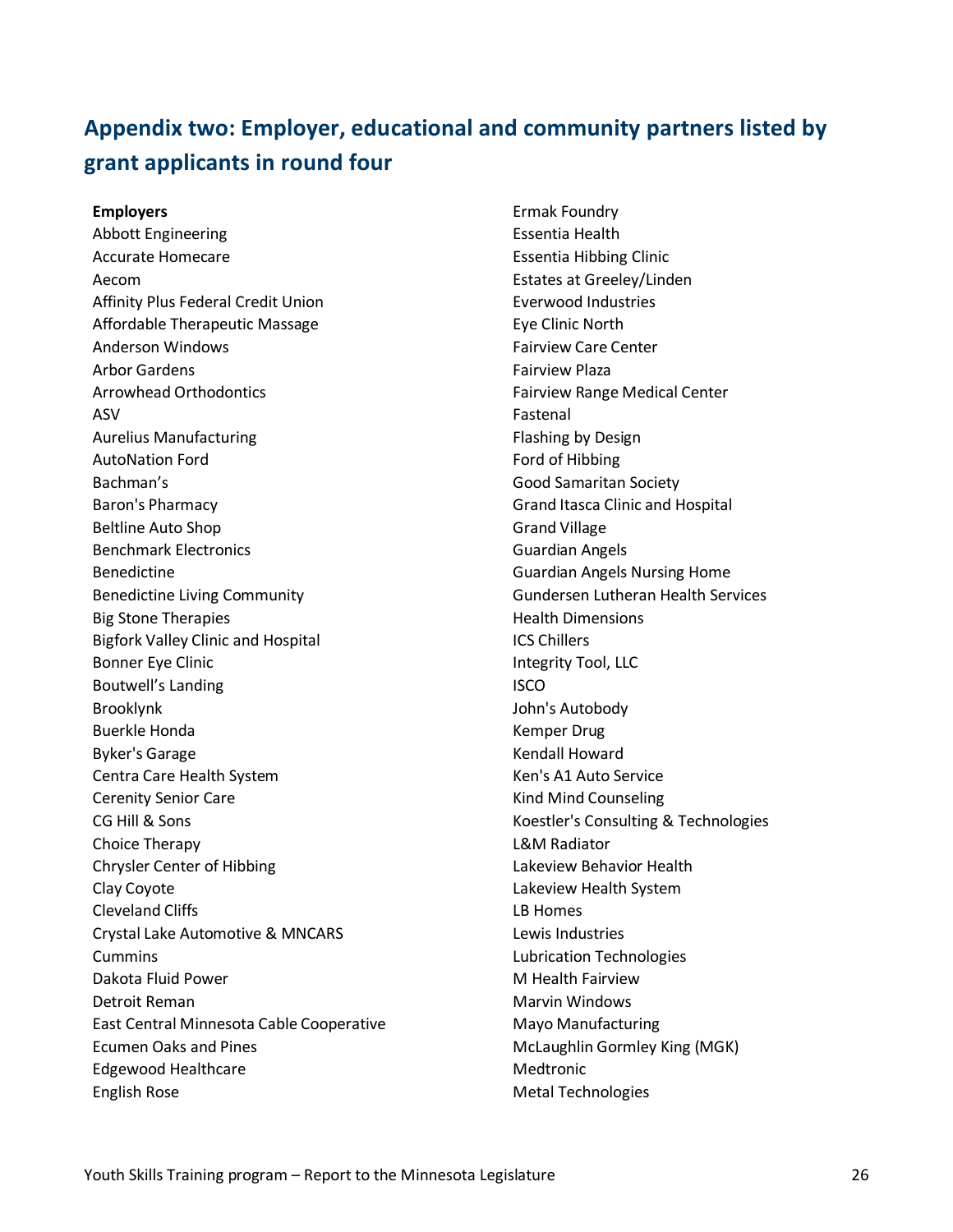**Metroblooms** Midwest Industrial Tool Grinding Midwest Manufacturing Miller Ingenuity MN You Youth Moldcraft **Monarch** Monarch Healthcare Management Music Video Photo LLC MyCARE Nelson Auto Center **Nemadii** Newtrax Next Innovations Northern Valley Machine Northland Machining Oasis for Youth Organic Lawns by Lunseth Orthopedic Associates of Duluth Pine Haven Community Presbyterian Homes QualiTech Range Center Range Fabrication Range Spine Health & Injury Center Ranger Chevrolet Recover Health Renewable Energy Partners Roberts Automatic Rox Speed FX Sanford Health SMC Ltd Smith Metals St Elizabeth's St Francis Regional Medical Center St Gertrude's and the Saints Foundation St Luke's Medical Center St Benedict's Senior Community Stamp and Storage Stewartville Care Center Swan Machine Target-STEM Outreach Employees TGK Automotive The Emeralds

Titan Machinery Tree Trust Landscape Services Trison Triumph Twist UFore Nursery & Lab Urban Greens Urban Strategies Vector Windows Vision Machine, Inc. Vistatek Walgreen's Pharmacy Walmart Pharmacy Walser Automotive Group Whitewater Health Services Winona Health Woodbury Senior Living Woodstone Senior Living Wyoming Machine Zakobe Zumbrota Health Services Zephyr Wind Services **Schools - Secondary** Belgrade-Brooten-Elrosa Schools Bluejacket Career Academies Buffalo High School and Phoenix Center Burnsville Public Schools ISD 191 Byron High School Caledonia High School Cannon Falls High School Chisago Lakes High School Community Christian School CCS Dover-Eyota High School Dream Technical Academy East Grand Forks Senior High Eastern Carver County Schools Edison High School Elk River Independent School District Fergus Falls Public Schools Glencoe-Silver Lake High School Goodhue County Education District High School for the Recording Arts Hinckley Finlayson High School Houston Public Schools Howard Lake-Waverly-Winstead Schools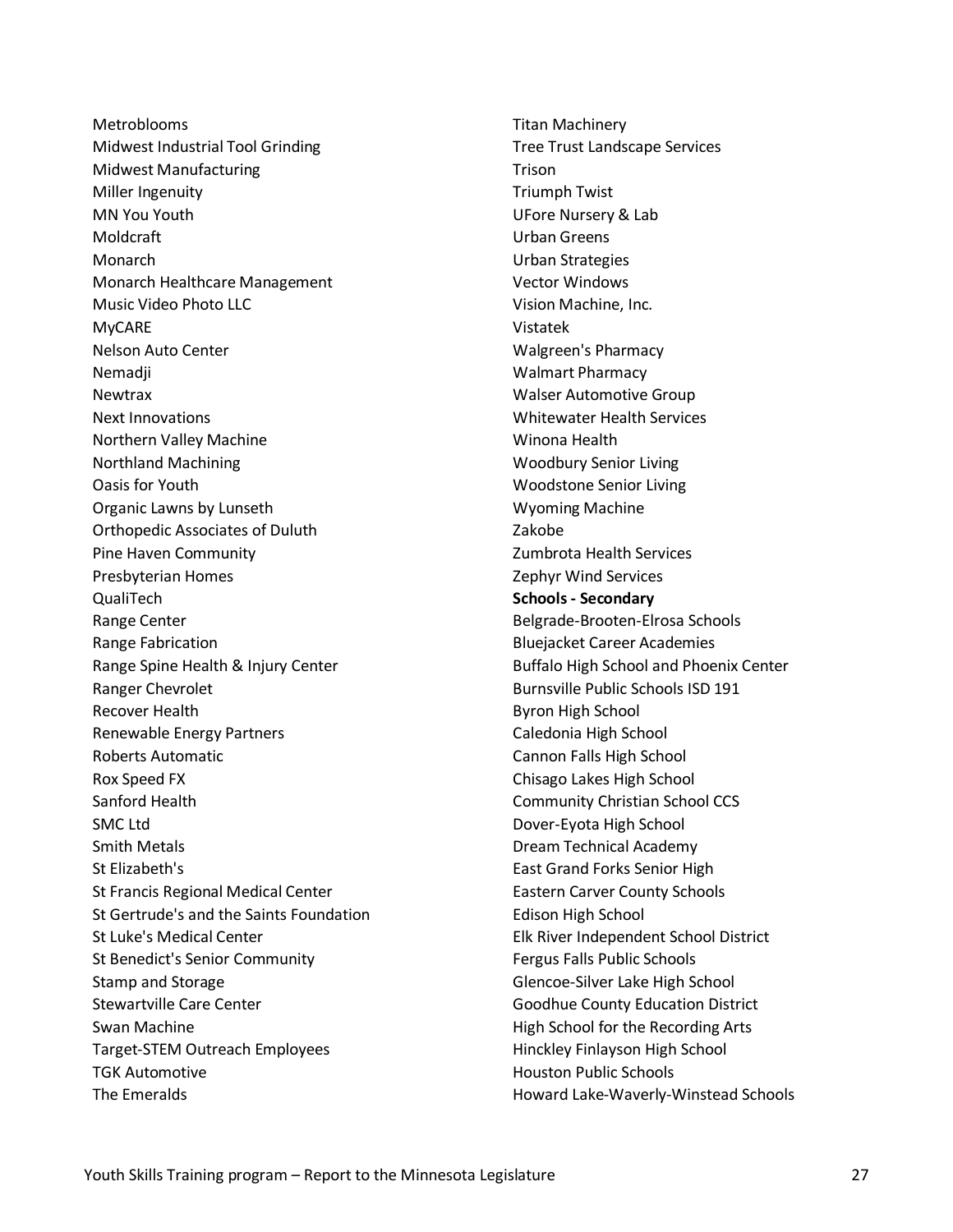Hutchinson Public Schools Itasca Area Schools Collaborative Jordan High School Kasson-Mantorville High School La Crescent-Hokah High School Lake City High School Lewiston-Altura High School Lincoln International High School Mabel-Canton High School Milaca High School Minneapolis Public Schools Mora High School and ALC New Century Academy New London Spicer High School North High School Ogilvie High School Patrick Henry High School Paynesville Schools Pine Island High School Princeton Schools Renville County West High School Riverside Academy Roosevelt High School Roseville Area High School Rum River East Rushford-Peterson Public Schools Spring Grove High School St. Charles High School St. Cloud Public Schools St. Paul Public Schools Stewartville High School Stillwater Area High School Triton High School Wabasha-Kellogg High School Warroad ISD 690 White Bear Lake Area Schools Wilmar High School Winona Area Senior High School Zumbrota-Mazeppa Public Schools **Schools - Post-Secondary** Anoka Ramsey Community College Anoka Technical College Community College Dakota County Technical College

Hennepin Technical College Hibbing Community College Itasca Community College Minneapolis College Minnesota State College – Southeast MN Southeast Technical College Northland Community and Technical College Pine Technical and Community College Ridgewater College Riverland Community College Rochester Community & Technical College St Paul College St. Cloud Technical and St. Mary's University **Community / Other partners** 194 West Chamber of Commerce ABE Minneapolis Public Schools Advance MN & Northeast Minnesota Office of Job **Training** ASE Education Foundation Boys of Hope Bridgeworks (Trades Hub) CarQueenz Carver County Career Force Center Cedar Riverside Adult Education Collaborative Center for Transportation Studies Central MN Jobs and Training Services Chisago County HRA-EDA City of East Grand Forks City of Elk River City of Hutchinson City of Milaca City of Minneapolis City of White Bear Lake DEED Vocational Rehabilitation Services East Grand Forks Board of Education East Grand Forks Chamber of Commerce Economic Development Authority Elk River Chamber of Commerce Fergus Falls Chamber of Commerce Girls Taking Action Greater Fergus Falls Greater Rochester Advocates for Colleges and Universities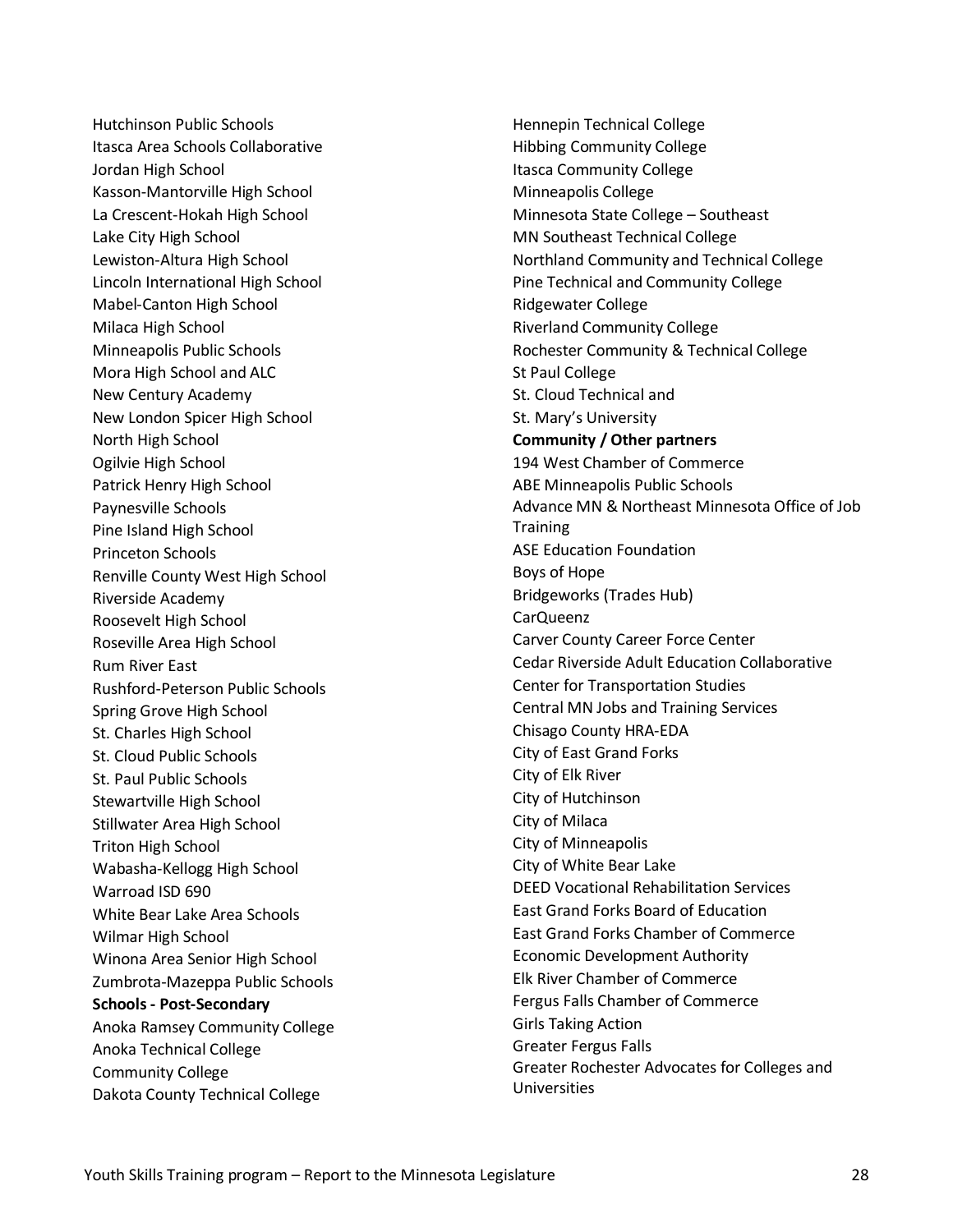HealthForce MN Hibbing Fire Department Hibbing Public Access Television Hutchinson Chamber of Commerce Hutchinson Economic Development Authority Medical Explorer's Program Milaca Elim Care and Rehab Center Minnesota Department of Human Services MN CARS MN State Center of Transportation Excellence MN Valley Transit Authority Northeast Minnesota Office of Job Training Northwest Private Industry Council

Perkins Consortium-Bluff Country District Perkins Consortium-SW Tech Perkins Consortium-ZED District South Central Service Cooperative Southwest Metro Chamber of Commerce St. Louis County Public Health & Human Services Tristate Manufacturers Association Wallin Education Partners West Central Initiative White Bear Lake Area Chamber of Commerce Winona Area Chamber of Commerce Workforce Development



<span id="page-28-0"></span>**Map of all school districts participating in YST grant-funded programs. (Partnering school districts are highlighted in black.)**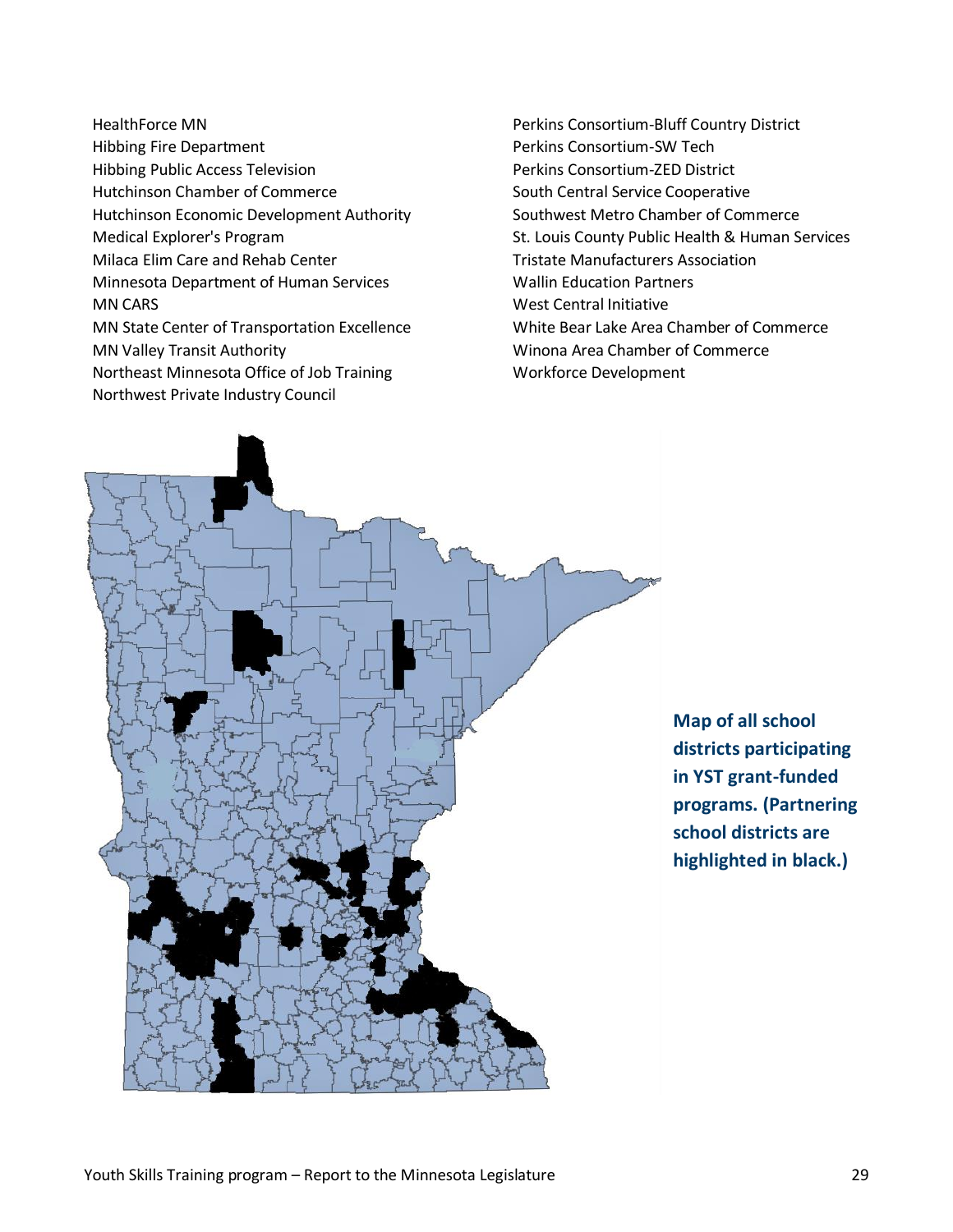# <span id="page-29-0"></span>**Appendix three: Employers approved to host YST student learners for paid work experience**

3M Fall Protection (18+ site) Accurate Home Care Acrotech Action Manufacturing Advanced Extrusion Aftermarket Solutions Alliance Machine Aroplax Bemidji Chrysler Center Bemidji Steel Company Bergen's Greenhouse Birchwood Senior Living BTD Detroit Lakes BTD Lakeville Buerkle Automotive Central Research Lab Chandler Industries (Montevideo) Chandler Industries (Lindstrom) Choice Therapy Christian Brothers Automotive Climate By Design International (CDI) Command Tooling Cornerstone Automotive (Elk River) Cornerstone Automotive (Monticello) Cretex (RMS Company) Crystal Distribution Inc. (CDI) Cummins Custom Iron Delmar Company Design Ready Controls Designed Cabinets, Inc. Dick's Northside Die Concepts Eastey Ecumen Empirehouse Essentia Health/Oak Crossing Fairway Collison Center Fastenal Fedtech Felling Trailers

Frontier Ag & Turf GALS Technology Gemini Genesys Works Glen Metalcraft (Elemet Group) Granite Falls Healthcare Grizzly Truss Fabricators Gunner's Garage Harold Precision Metals Hearth & Home Hoglund Innova Industries Inc. Kenny's Amoco Knobelsdorff Enterprises LasX LGC Biosearch Technologies M & M Machining Marksmen Metals Meatal Craft Midwest Industrial Tool & Grinding Inc. Miller Ingenuity Minnesota Twist Drill MME Group MoCorp Mold Craft Navy Island Naylor Refrigeration and Heating Neufab (18+ site) Nortech Systems (Bemidji) Nortech Systems (Milaca) North Central Door Company Northern Dental Access Center Northern Tool and Equipment Orluck Industries Inc. Paul Bunyan Communications Pequot Tool PHS West Polaris WSI Pro Tech Automotive Quanex Building Products RDO Equipment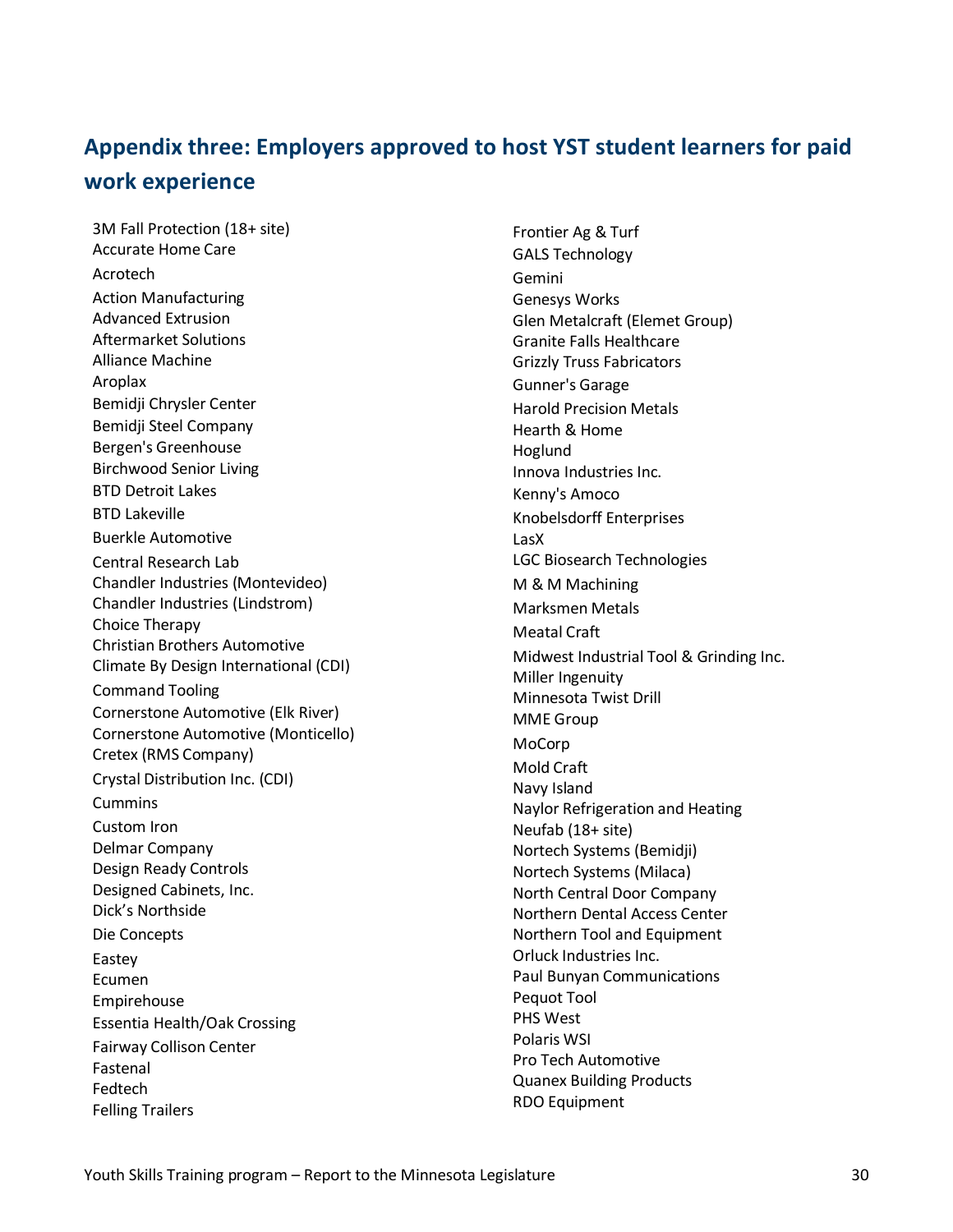Red Wing Shoes Regal Machine Renstrom Dental Rosenbauer Stanford Health Schmitty & Sons Schwing America SCS Elevator Products Silt Sock Inc. Smith Metal Products South Shore Vet Hospital Spark-Y Youth Action Labs Specialty Manufacturing Stamp-n-Storage Sturdiwheat

Superior Machine Teamvantage Tescom Thern Winches & Cranes Timron Tires Plus/Bridgestone UMA Precision Machining USG (18+ site) Valley Craft Vista Tek Walser Automotive Westfall Technik, Inc. Whitaker Buick GMC Zerozone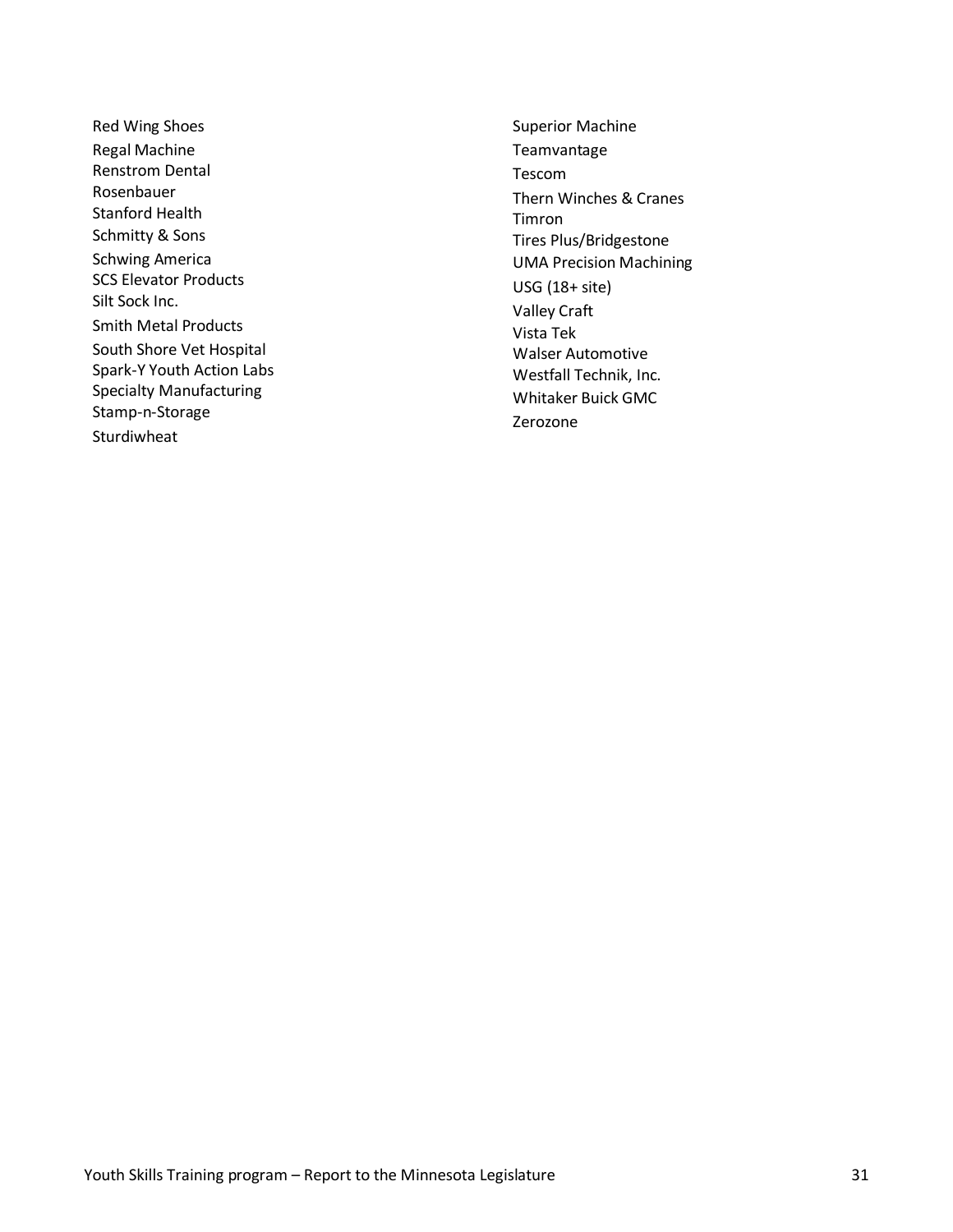# <span id="page-31-0"></span>**Appendix four: Comprehensive timeline of Youth Skills Training program launch and implementation**

| Event                                                                                  | Date                  |
|----------------------------------------------------------------------------------------|-----------------------|
| Meeting with key stakeholders to introduce the YST program                             | Aug. 15, 2017         |
| Program manager start date                                                             | Sept. 11, 2017        |
| Webinar to introduce the YST program                                                   | Sept. 20, 2017        |
| Design of YST program guide                                                            | Oct. 15, 2017         |
| Pilot of initial YST program approval forms and process                                | January/February 2018 |
| Webinar to provide updates about program and announce availability of grant<br>funding | Jan. 16, 2018         |
| Letter of intent to apply for YST grant funding created and posted                     | Feb. 1, 2018          |
| Webinar to present YST grant application and answer questions                          | March 27, 2018        |
| YST letter of intent to apply for grant funding due                                    | April 5, 2018         |
| YST grant applications open                                                            | April 6, 2018         |
| YST grant applications due                                                             | May 4, 2018           |
| YST grant round one recipients announced                                               | June 8, 2018          |
| YST grant recipients convened                                                          | Sept. 27, 2018        |
| YST letter of intent to apply for second round of grant funding due                    | Oct. 5, 2018          |
| YST grant applications for second round due                                            | Nov. 2, 2018          |
| YST grant recipients convened                                                          | Dec. 7, 2018          |
| YST grant recipients for second round announced                                        | Jan. 3, 2019          |
| YST program guide publication                                                          | Feb. 1, 2019          |
| YST legislative report submitted for year one                                          | Feb. 1, 2019          |
| YST legislative testimony provided by students, schools, employers                     | Feb. 27, 2019         |
| Legislature approves additional \$500,000 in grant funding for YST partnerships        | May 24, 2019          |
| YST letter of intent to apply for second (B) and third round of grants due             | Sept. 27, 2019        |
| YST grant applications for second (B) and third round due                              | Oct. 28, 2019         |
| YST grant recipients for second (B) and third round announced                          | Jan. 22, 2020         |
| YST legislative report submitted for year two                                          | Feb. 1, 2020          |
| YST grantee convening webinar                                                          | April 8, 2020         |